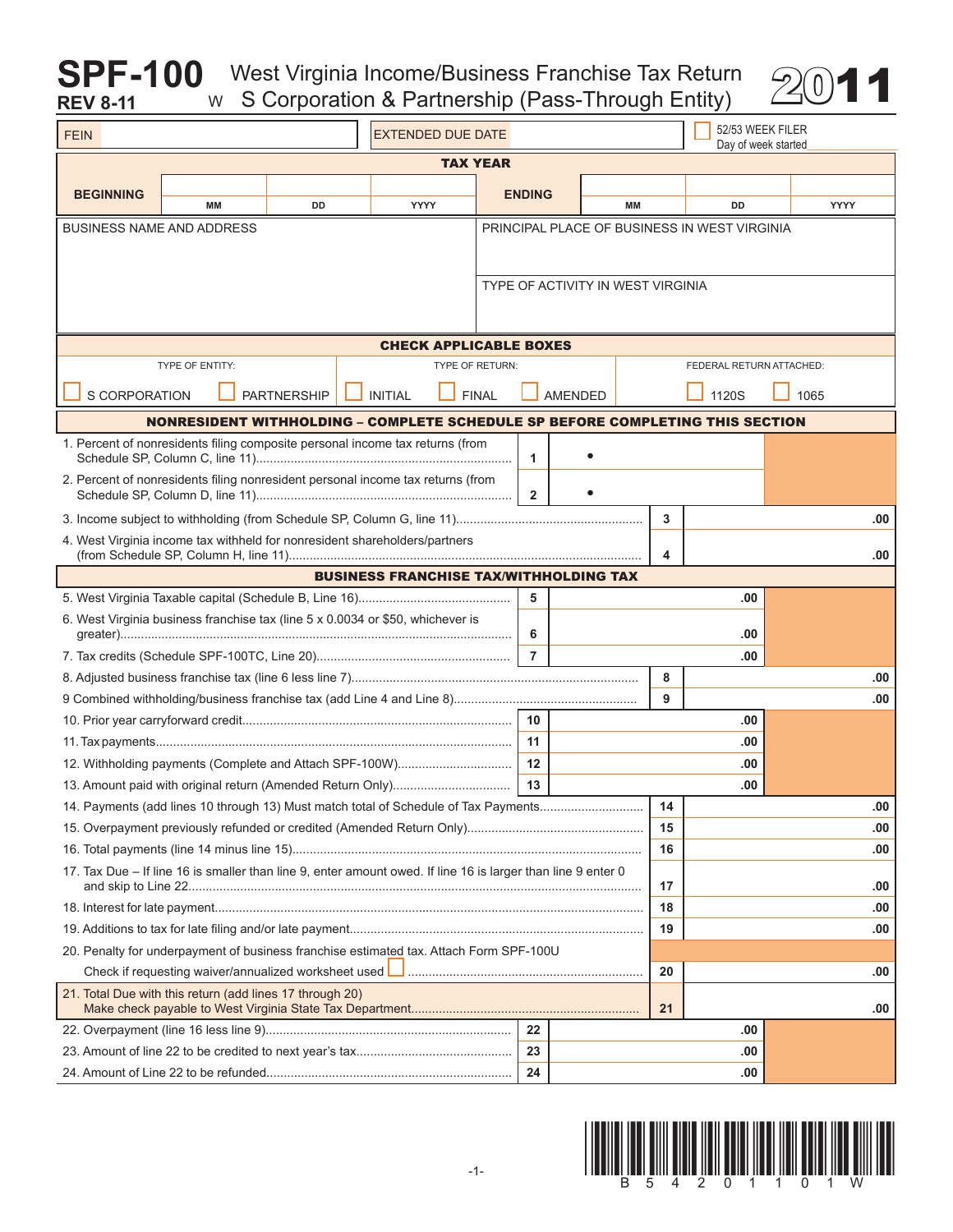| <b>SCHEDULES</b> |  |  |  |  |  |  |
|------------------|--|--|--|--|--|--|
| A & A-1          |  |  |  |  |  |  |
| (FORM SPF-100)   |  |  |  |  |  |  |

# Income/Loss Income/Loss<br>Modifications to Federal Partnership Income<br>Modifications to Federal Partnership Income



| 1. Income/Loss: S corporation use Federal Form 1120S; Partnership use Federal Form 1065<br>1<br>.00<br>2. Other income: S corporation use Federal Form 1120S, Schedule K-1, supplemental income;<br>$\overline{2}$<br>.00<br>3. Other expenses/deductions: S corporation use Federal Form 1120S, Schedule K; Partnership use<br>3<br>.00<br>4. TOTAL FEDERAL INCOME: Add lines 1 and 2 minus line 3 - Attach federal return<br>4<br>.00<br>5<br>5. Net modifications to federal income (from Schedule A-1, line 21 or Schedule A-2, line 24)<br>.00<br>6. Modified federal income (sum of lines 4 and 5). Wholly WV business go to line 12; multistate<br>corporation go to line 7. Modified federal partnership income (sum of lines 4 and 5), go to line 8<br>6<br>.00<br>7. Total nonbusiness income allocated everywhere: S CORPORATION ONLY use Form SPF-100APT,<br>7<br>.00<br>8<br>.00<br>9. West Virginia apportionment factor (Round to 6 decimal places)<br>from SPF-100APT, S corporation use Schedule B, Line 8; or Part 2,<br>$\bullet$<br>9<br>Column 3; or Part 3, Column 3; Partnership use Schedule B, Line 8<br>10. West Virginia apportioned income (line 8 multiplied by line 9) If line 10 shows a loss, omit page 11, lines<br>1 through 4. However, you must complete Schedule SP. S corporations complete lines 11 and 12<br>10<br>.00<br>11. Nonbusiness income allocated to West Virginia; S CORPORATION ONLY. Use Form SPF-100APT,<br>11<br>.00<br>12. West Virginia income (wholly WV S corporations enter line 6; Multistate Corporations add lines 10 and<br>11). If line 12 shows a loss, omit page 11, lines 1 through 4. However you must complete Schedule SP<br>12<br>.00<br><b>SCHEDULE A-1 - MODIFICATIONS TO FEDERAL PARTNERSHIP INCOME</b><br><b>INCREASING</b><br>13<br>13. Interest income from obligations or securities of any state, or political subdivision other than WV<br>.00<br>14. US Government obligation interest or dividends exempt from federal but not exempt from state tax,<br>14<br>.00<br>15. Interest expenses deducted on your federal return on indebtedness to purchase or carry securities<br>15<br>.00<br>16<br>.00<br><b>DECREASING</b><br>17<br>.00<br>18. US Government obligation interest or dividends subject to federal but exempt from state tax, less<br>18<br>.00<br>19. Refund or credit of income taxes or taxes based upon income, imposed by WV or any other<br>19<br>.00<br>20<br>.00<br><b>NET</b><br>21. Net modifications to federal partnership income – line 16 less line 20. Enter here and on Sched. A Line 5<br>21<br>.00<br><b>Direct</b><br><b>Deposit</b><br><b>CHECKING</b><br><b>SAVINGS</b><br>of Refund<br><b>ROUTING NUMBER</b><br><b>ACCOUNT NUMBER</b><br><b>YES</b><br>NO<br>Signature of Officer/Partner or Member<br>Print name of Officer/Partner or member<br>Title<br>Date<br><b>Business Telephone Number</b><br>Paid preparer's signature<br>Firm's name and Address<br>Preparer's Telephone Number<br>Date<br>WEST VIRGINIA STATE TAX DEPARTMENT<br>TAX ACCOUNT ADMINISTRATION DIVISION<br><b>PO BOX 11751</b><br>-2- | <b>SCHEDULE A - INCOME/LOSS</b> |  |
|-------------------------------------------------------------------------------------------------------------------------------------------------------------------------------------------------------------------------------------------------------------------------------------------------------------------------------------------------------------------------------------------------------------------------------------------------------------------------------------------------------------------------------------------------------------------------------------------------------------------------------------------------------------------------------------------------------------------------------------------------------------------------------------------------------------------------------------------------------------------------------------------------------------------------------------------------------------------------------------------------------------------------------------------------------------------------------------------------------------------------------------------------------------------------------------------------------------------------------------------------------------------------------------------------------------------------------------------------------------------------------------------------------------------------------------------------------------------------------------------------------------------------------------------------------------------------------------------------------------------------------------------------------------------------------------------------------------------------------------------------------------------------------------------------------------------------------------------------------------------------------------------------------------------------------------------------------------------------------------------------------------------------------------------------------------------------------------------------------------------------------------------------------------------------------------------------------------------------------------------------------------------------------------------------------------------------------------------------------------------------------------------------------------------------------------------------------------------------------------------------------------------------------------------------------------------------------------------------------------------------------------------------------------------------------------------------------------------------------------------------------------------------------------------------------------------------------------------------------------------------------------------------------------------------------------------------------------------------------------------------------------------------------------------------------------------------------------------------------------------------------------|---------------------------------|--|
|                                                                                                                                                                                                                                                                                                                                                                                                                                                                                                                                                                                                                                                                                                                                                                                                                                                                                                                                                                                                                                                                                                                                                                                                                                                                                                                                                                                                                                                                                                                                                                                                                                                                                                                                                                                                                                                                                                                                                                                                                                                                                                                                                                                                                                                                                                                                                                                                                                                                                                                                                                                                                                                                                                                                                                                                                                                                                                                                                                                                                                                                                                                                     |                                 |  |
| Under penalties of perjury, I declare that I have examined this return, accompanying schedules and statements, and to the best of my knowledge and<br>belief, it is true, correct and complete. I authorize the State Tax Department to discuss my return with my preparer.<br><b>MAIL TO:</b><br><b>CHARLESTON, WV 25339-1751</b>                                                                                                                                                                                                                                                                                                                                                                                                                                                                                                                                                                                                                                                                                                                                                                                                                                                                                                                                                                                                                                                                                                                                                                                                                                                                                                                                                                                                                                                                                                                                                                                                                                                                                                                                                                                                                                                                                                                                                                                                                                                                                                                                                                                                                                                                                                                                                                                                                                                                                                                                                                                                                                                                                                                                                                                                  |                                 |  |
|                                                                                                                                                                                                                                                                                                                                                                                                                                                                                                                                                                                                                                                                                                                                                                                                                                                                                                                                                                                                                                                                                                                                                                                                                                                                                                                                                                                                                                                                                                                                                                                                                                                                                                                                                                                                                                                                                                                                                                                                                                                                                                                                                                                                                                                                                                                                                                                                                                                                                                                                                                                                                                                                                                                                                                                                                                                                                                                                                                                                                                                                                                                                     |                                 |  |
|                                                                                                                                                                                                                                                                                                                                                                                                                                                                                                                                                                                                                                                                                                                                                                                                                                                                                                                                                                                                                                                                                                                                                                                                                                                                                                                                                                                                                                                                                                                                                                                                                                                                                                                                                                                                                                                                                                                                                                                                                                                                                                                                                                                                                                                                                                                                                                                                                                                                                                                                                                                                                                                                                                                                                                                                                                                                                                                                                                                                                                                                                                                                     |                                 |  |
|                                                                                                                                                                                                                                                                                                                                                                                                                                                                                                                                                                                                                                                                                                                                                                                                                                                                                                                                                                                                                                                                                                                                                                                                                                                                                                                                                                                                                                                                                                                                                                                                                                                                                                                                                                                                                                                                                                                                                                                                                                                                                                                                                                                                                                                                                                                                                                                                                                                                                                                                                                                                                                                                                                                                                                                                                                                                                                                                                                                                                                                                                                                                     |                                 |  |
|                                                                                                                                                                                                                                                                                                                                                                                                                                                                                                                                                                                                                                                                                                                                                                                                                                                                                                                                                                                                                                                                                                                                                                                                                                                                                                                                                                                                                                                                                                                                                                                                                                                                                                                                                                                                                                                                                                                                                                                                                                                                                                                                                                                                                                                                                                                                                                                                                                                                                                                                                                                                                                                                                                                                                                                                                                                                                                                                                                                                                                                                                                                                     |                                 |  |
|                                                                                                                                                                                                                                                                                                                                                                                                                                                                                                                                                                                                                                                                                                                                                                                                                                                                                                                                                                                                                                                                                                                                                                                                                                                                                                                                                                                                                                                                                                                                                                                                                                                                                                                                                                                                                                                                                                                                                                                                                                                                                                                                                                                                                                                                                                                                                                                                                                                                                                                                                                                                                                                                                                                                                                                                                                                                                                                                                                                                                                                                                                                                     |                                 |  |
|                                                                                                                                                                                                                                                                                                                                                                                                                                                                                                                                                                                                                                                                                                                                                                                                                                                                                                                                                                                                                                                                                                                                                                                                                                                                                                                                                                                                                                                                                                                                                                                                                                                                                                                                                                                                                                                                                                                                                                                                                                                                                                                                                                                                                                                                                                                                                                                                                                                                                                                                                                                                                                                                                                                                                                                                                                                                                                                                                                                                                                                                                                                                     |                                 |  |
|                                                                                                                                                                                                                                                                                                                                                                                                                                                                                                                                                                                                                                                                                                                                                                                                                                                                                                                                                                                                                                                                                                                                                                                                                                                                                                                                                                                                                                                                                                                                                                                                                                                                                                                                                                                                                                                                                                                                                                                                                                                                                                                                                                                                                                                                                                                                                                                                                                                                                                                                                                                                                                                                                                                                                                                                                                                                                                                                                                                                                                                                                                                                     |                                 |  |
|                                                                                                                                                                                                                                                                                                                                                                                                                                                                                                                                                                                                                                                                                                                                                                                                                                                                                                                                                                                                                                                                                                                                                                                                                                                                                                                                                                                                                                                                                                                                                                                                                                                                                                                                                                                                                                                                                                                                                                                                                                                                                                                                                                                                                                                                                                                                                                                                                                                                                                                                                                                                                                                                                                                                                                                                                                                                                                                                                                                                                                                                                                                                     |                                 |  |
|                                                                                                                                                                                                                                                                                                                                                                                                                                                                                                                                                                                                                                                                                                                                                                                                                                                                                                                                                                                                                                                                                                                                                                                                                                                                                                                                                                                                                                                                                                                                                                                                                                                                                                                                                                                                                                                                                                                                                                                                                                                                                                                                                                                                                                                                                                                                                                                                                                                                                                                                                                                                                                                                                                                                                                                                                                                                                                                                                                                                                                                                                                                                     |                                 |  |
|                                                                                                                                                                                                                                                                                                                                                                                                                                                                                                                                                                                                                                                                                                                                                                                                                                                                                                                                                                                                                                                                                                                                                                                                                                                                                                                                                                                                                                                                                                                                                                                                                                                                                                                                                                                                                                                                                                                                                                                                                                                                                                                                                                                                                                                                                                                                                                                                                                                                                                                                                                                                                                                                                                                                                                                                                                                                                                                                                                                                                                                                                                                                     |                                 |  |
|                                                                                                                                                                                                                                                                                                                                                                                                                                                                                                                                                                                                                                                                                                                                                                                                                                                                                                                                                                                                                                                                                                                                                                                                                                                                                                                                                                                                                                                                                                                                                                                                                                                                                                                                                                                                                                                                                                                                                                                                                                                                                                                                                                                                                                                                                                                                                                                                                                                                                                                                                                                                                                                                                                                                                                                                                                                                                                                                                                                                                                                                                                                                     |                                 |  |
|                                                                                                                                                                                                                                                                                                                                                                                                                                                                                                                                                                                                                                                                                                                                                                                                                                                                                                                                                                                                                                                                                                                                                                                                                                                                                                                                                                                                                                                                                                                                                                                                                                                                                                                                                                                                                                                                                                                                                                                                                                                                                                                                                                                                                                                                                                                                                                                                                                                                                                                                                                                                                                                                                                                                                                                                                                                                                                                                                                                                                                                                                                                                     |                                 |  |
|                                                                                                                                                                                                                                                                                                                                                                                                                                                                                                                                                                                                                                                                                                                                                                                                                                                                                                                                                                                                                                                                                                                                                                                                                                                                                                                                                                                                                                                                                                                                                                                                                                                                                                                                                                                                                                                                                                                                                                                                                                                                                                                                                                                                                                                                                                                                                                                                                                                                                                                                                                                                                                                                                                                                                                                                                                                                                                                                                                                                                                                                                                                                     |                                 |  |
|                                                                                                                                                                                                                                                                                                                                                                                                                                                                                                                                                                                                                                                                                                                                                                                                                                                                                                                                                                                                                                                                                                                                                                                                                                                                                                                                                                                                                                                                                                                                                                                                                                                                                                                                                                                                                                                                                                                                                                                                                                                                                                                                                                                                                                                                                                                                                                                                                                                                                                                                                                                                                                                                                                                                                                                                                                                                                                                                                                                                                                                                                                                                     |                                 |  |
|                                                                                                                                                                                                                                                                                                                                                                                                                                                                                                                                                                                                                                                                                                                                                                                                                                                                                                                                                                                                                                                                                                                                                                                                                                                                                                                                                                                                                                                                                                                                                                                                                                                                                                                                                                                                                                                                                                                                                                                                                                                                                                                                                                                                                                                                                                                                                                                                                                                                                                                                                                                                                                                                                                                                                                                                                                                                                                                                                                                                                                                                                                                                     |                                 |  |
|                                                                                                                                                                                                                                                                                                                                                                                                                                                                                                                                                                                                                                                                                                                                                                                                                                                                                                                                                                                                                                                                                                                                                                                                                                                                                                                                                                                                                                                                                                                                                                                                                                                                                                                                                                                                                                                                                                                                                                                                                                                                                                                                                                                                                                                                                                                                                                                                                                                                                                                                                                                                                                                                                                                                                                                                                                                                                                                                                                                                                                                                                                                                     |                                 |  |
|                                                                                                                                                                                                                                                                                                                                                                                                                                                                                                                                                                                                                                                                                                                                                                                                                                                                                                                                                                                                                                                                                                                                                                                                                                                                                                                                                                                                                                                                                                                                                                                                                                                                                                                                                                                                                                                                                                                                                                                                                                                                                                                                                                                                                                                                                                                                                                                                                                                                                                                                                                                                                                                                                                                                                                                                                                                                                                                                                                                                                                                                                                                                     |                                 |  |
|                                                                                                                                                                                                                                                                                                                                                                                                                                                                                                                                                                                                                                                                                                                                                                                                                                                                                                                                                                                                                                                                                                                                                                                                                                                                                                                                                                                                                                                                                                                                                                                                                                                                                                                                                                                                                                                                                                                                                                                                                                                                                                                                                                                                                                                                                                                                                                                                                                                                                                                                                                                                                                                                                                                                                                                                                                                                                                                                                                                                                                                                                                                                     |                                 |  |
|                                                                                                                                                                                                                                                                                                                                                                                                                                                                                                                                                                                                                                                                                                                                                                                                                                                                                                                                                                                                                                                                                                                                                                                                                                                                                                                                                                                                                                                                                                                                                                                                                                                                                                                                                                                                                                                                                                                                                                                                                                                                                                                                                                                                                                                                                                                                                                                                                                                                                                                                                                                                                                                                                                                                                                                                                                                                                                                                                                                                                                                                                                                                     |                                 |  |
|                                                                                                                                                                                                                                                                                                                                                                                                                                                                                                                                                                                                                                                                                                                                                                                                                                                                                                                                                                                                                                                                                                                                                                                                                                                                                                                                                                                                                                                                                                                                                                                                                                                                                                                                                                                                                                                                                                                                                                                                                                                                                                                                                                                                                                                                                                                                                                                                                                                                                                                                                                                                                                                                                                                                                                                                                                                                                                                                                                                                                                                                                                                                     |                                 |  |
|                                                                                                                                                                                                                                                                                                                                                                                                                                                                                                                                                                                                                                                                                                                                                                                                                                                                                                                                                                                                                                                                                                                                                                                                                                                                                                                                                                                                                                                                                                                                                                                                                                                                                                                                                                                                                                                                                                                                                                                                                                                                                                                                                                                                                                                                                                                                                                                                                                                                                                                                                                                                                                                                                                                                                                                                                                                                                                                                                                                                                                                                                                                                     |                                 |  |
|                                                                                                                                                                                                                                                                                                                                                                                                                                                                                                                                                                                                                                                                                                                                                                                                                                                                                                                                                                                                                                                                                                                                                                                                                                                                                                                                                                                                                                                                                                                                                                                                                                                                                                                                                                                                                                                                                                                                                                                                                                                                                                                                                                                                                                                                                                                                                                                                                                                                                                                                                                                                                                                                                                                                                                                                                                                                                                                                                                                                                                                                                                                                     |                                 |  |
|                                                                                                                                                                                                                                                                                                                                                                                                                                                                                                                                                                                                                                                                                                                                                                                                                                                                                                                                                                                                                                                                                                                                                                                                                                                                                                                                                                                                                                                                                                                                                                                                                                                                                                                                                                                                                                                                                                                                                                                                                                                                                                                                                                                                                                                                                                                                                                                                                                                                                                                                                                                                                                                                                                                                                                                                                                                                                                                                                                                                                                                                                                                                     |                                 |  |
|                                                                                                                                                                                                                                                                                                                                                                                                                                                                                                                                                                                                                                                                                                                                                                                                                                                                                                                                                                                                                                                                                                                                                                                                                                                                                                                                                                                                                                                                                                                                                                                                                                                                                                                                                                                                                                                                                                                                                                                                                                                                                                                                                                                                                                                                                                                                                                                                                                                                                                                                                                                                                                                                                                                                                                                                                                                                                                                                                                                                                                                                                                                                     |                                 |  |
|                                                                                                                                                                                                                                                                                                                                                                                                                                                                                                                                                                                                                                                                                                                                                                                                                                                                                                                                                                                                                                                                                                                                                                                                                                                                                                                                                                                                                                                                                                                                                                                                                                                                                                                                                                                                                                                                                                                                                                                                                                                                                                                                                                                                                                                                                                                                                                                                                                                                                                                                                                                                                                                                                                                                                                                                                                                                                                                                                                                                                                                                                                                                     |                                 |  |
|                                                                                                                                                                                                                                                                                                                                                                                                                                                                                                                                                                                                                                                                                                                                                                                                                                                                                                                                                                                                                                                                                                                                                                                                                                                                                                                                                                                                                                                                                                                                                                                                                                                                                                                                                                                                                                                                                                                                                                                                                                                                                                                                                                                                                                                                                                                                                                                                                                                                                                                                                                                                                                                                                                                                                                                                                                                                                                                                                                                                                                                                                                                                     |                                 |  |
|                                                                                                                                                                                                                                                                                                                                                                                                                                                                                                                                                                                                                                                                                                                                                                                                                                                                                                                                                                                                                                                                                                                                                                                                                                                                                                                                                                                                                                                                                                                                                                                                                                                                                                                                                                                                                                                                                                                                                                                                                                                                                                                                                                                                                                                                                                                                                                                                                                                                                                                                                                                                                                                                                                                                                                                                                                                                                                                                                                                                                                                                                                                                     |                                 |  |
|                                                                                                                                                                                                                                                                                                                                                                                                                                                                                                                                                                                                                                                                                                                                                                                                                                                                                                                                                                                                                                                                                                                                                                                                                                                                                                                                                                                                                                                                                                                                                                                                                                                                                                                                                                                                                                                                                                                                                                                                                                                                                                                                                                                                                                                                                                                                                                                                                                                                                                                                                                                                                                                                                                                                                                                                                                                                                                                                                                                                                                                                                                                                     |                                 |  |
|                                                                                                                                                                                                                                                                                                                                                                                                                                                                                                                                                                                                                                                                                                                                                                                                                                                                                                                                                                                                                                                                                                                                                                                                                                                                                                                                                                                                                                                                                                                                                                                                                                                                                                                                                                                                                                                                                                                                                                                                                                                                                                                                                                                                                                                                                                                                                                                                                                                                                                                                                                                                                                                                                                                                                                                                                                                                                                                                                                                                                                                                                                                                     |                                 |  |
|                                                                                                                                                                                                                                                                                                                                                                                                                                                                                                                                                                                                                                                                                                                                                                                                                                                                                                                                                                                                                                                                                                                                                                                                                                                                                                                                                                                                                                                                                                                                                                                                                                                                                                                                                                                                                                                                                                                                                                                                                                                                                                                                                                                                                                                                                                                                                                                                                                                                                                                                                                                                                                                                                                                                                                                                                                                                                                                                                                                                                                                                                                                                     |                                 |  |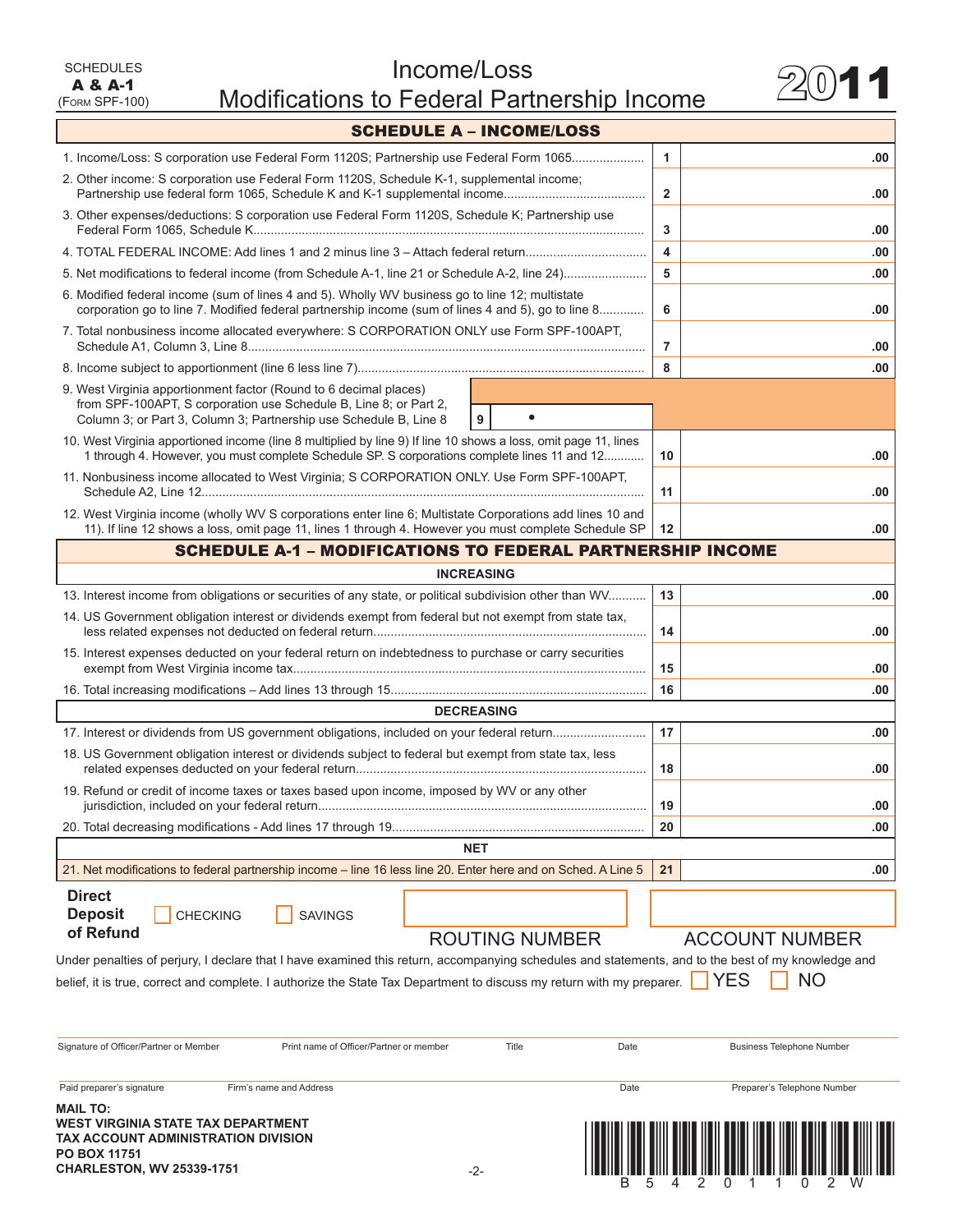A-2 (Form SPF-100)

FEIN

| S CORPORATION INCOME TAX - CALCULATION OF WV TAXABLE INCOME (§ 11-24-6 and 6a)                          |                |     |
|---------------------------------------------------------------------------------------------------------|----------------|-----|
|                                                                                                         | $\mathbf{1}$   | .00 |
| 2. U.S. Government obligation interest or dividends not exempt from state tax, less related             | $\overline{2}$ | .00 |
| 3. Income taxes or taxes based upon net income, imposed by West Virginia or any other jurisdic-         | 3              | .00 |
| 4. Federal depreciation/amortization for WV water/air pollution control facilities - WHOLLY WV          | 4              | .00 |
| 5. Unrelated business taxable income of a corporation exempt from federal tax (IRC 512)                 | 5              | .00 |
|                                                                                                         | 6              | .00 |
| 7. Federal deduction for charitable contributions to Neighborhood Investment Programs if claiming       | $\overline{7}$ | .00 |
|                                                                                                         | 8              | .00 |
|                                                                                                         | 9              | .00 |
|                                                                                                         | 10             | .00 |
| 11. Add back for expenses related to certain REIT's and regulated Investment Companies                  | 11             | .00 |
|                                                                                                         | 12             | .00 |
| 13. Refund or credit of income taxes based upon net income, imposed by WV or any other                  | 13             | .00 |
| 14. Interest expense on obligations or securities of any state or its political subdivisions disallowed | 14             | .00 |
| 15. Salary expense not allowed on federal return due to claiming the federal jobs credit                | 15             | .00 |
|                                                                                                         | 16             | .00 |
|                                                                                                         | 17             | .00 |
|                                                                                                         | 18             | .00 |
|                                                                                                         | 19             | .00 |
| 20. Employer contr butions to medical savings accounts (WV Code §33-16-15) included in federal          | 20             | .00 |
|                                                                                                         | 21             | .00 |
| 22. Allowance for governmental obligations/obligations secured by residential property (from            | 22             | .00 |
|                                                                                                         | 23             | .00 |
| 24. Net modifications to Federal S corporation Income (line 12 less line 23). ENTER HERE AND            | 24             | .00 |

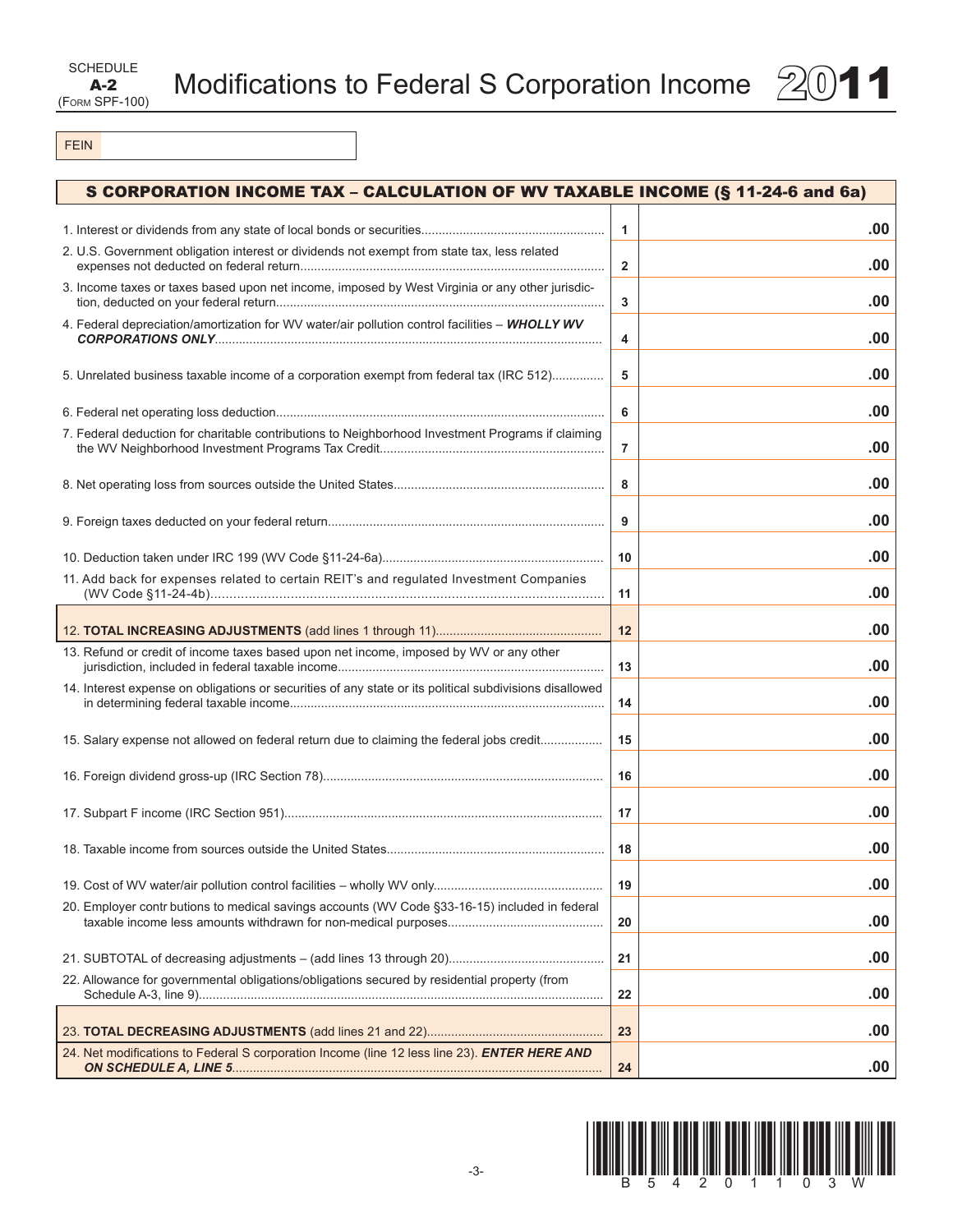

FEIN

| SCHEDULE A-3 – ALLOWANCE FOR GOVERNMENTAL OBLIGATIONS/OBLIGATIONS SECURED BY<br><b>RESIDENTIAL PROPERTY (§11-24-6(f))</b> |   |                                                        |
|---------------------------------------------------------------------------------------------------------------------------|---|--------------------------------------------------------|
|                                                                                                                           |   | .00                                                    |
|                                                                                                                           |   | .00                                                    |
| 3. Investments or loans primarily secured by mortgages or deeds of trust on residential property                          | 3 | .00                                                    |
| 4. Loans primarily secured by a lien or security agreement on a mobile home or double-wide                                |   | .00                                                    |
|                                                                                                                           | 5 | .00                                                    |
|                                                                                                                           | 6 | .00                                                    |
| 7. Line 5 divided by line 6 (round to six [6] decimal places) 7                                                           |   | <b>COMPLETED SCHEDULE B</b><br><b>MUST BE ATTACHED</b> |
| 8. Adjusted income (Add Schedule A, line 4 and Schedule A-2, line 12 minus Schedule A-2, line                             | 8 | .00                                                    |
| 9. ALLOWANCE (line 7 x line 8, disregard sign) Enter here and on Schedule A-2 Line 22                                     |   | .00                                                    |

| <b>SCHEDULE OF TAX PAYMENTS</b> |                       |           |                 |             |                 |                                                                                   |                   |  |
|---------------------------------|-----------------------|-----------|-----------------|-------------|-----------------|-----------------------------------------------------------------------------------|-------------------|--|
| Name of business                | West Virginia Account |           | Date of Payment |             |                 | Type: withholding,<br>estimated, extension,<br>other pmts or prior<br>year credit | Amount of payment |  |
|                                 | Identification Number | <b>MM</b> | <b>DD</b>       | <b>YYYY</b> | Indicate<br>EFT |                                                                                   |                   |  |
|                                 |                       |           |                 |             |                 |                                                                                   | .00               |  |
|                                 |                       |           |                 |             |                 |                                                                                   | .00               |  |
|                                 |                       |           |                 |             |                 |                                                                                   | .00               |  |
|                                 |                       |           |                 |             |                 |                                                                                   | .00               |  |
|                                 |                       |           |                 |             |                 |                                                                                   | .00               |  |
|                                 |                       |           |                 |             |                 |                                                                                   | .00               |  |
|                                 |                       |           |                 |             |                 |                                                                                   | .00               |  |
|                                 |                       |           |                 |             |                 |                                                                                   | .00               |  |
|                                 |                       |           |                 |             |                 |                                                                                   | .00               |  |
|                                 |                       |           |                 |             |                 |                                                                                   | .00               |  |
|                                 |                       |           |                 |             |                 |                                                                                   | .00               |  |
|                                 |                       |           |                 |             |                 |                                                                                   | .00               |  |
|                                 |                       |           |                 |             |                 |                                                                                   | .00               |  |
|                                 |                       |           |                 |             |                 |                                                                                   | .00               |  |
|                                 |                       |           |                 |             |                 |                                                                                   | .00               |  |
|                                 |                       |           |                 |             |                 |                                                                                   | .00               |  |
|                                 | .00                   |           |                 |             |                 |                                                                                   |                   |  |

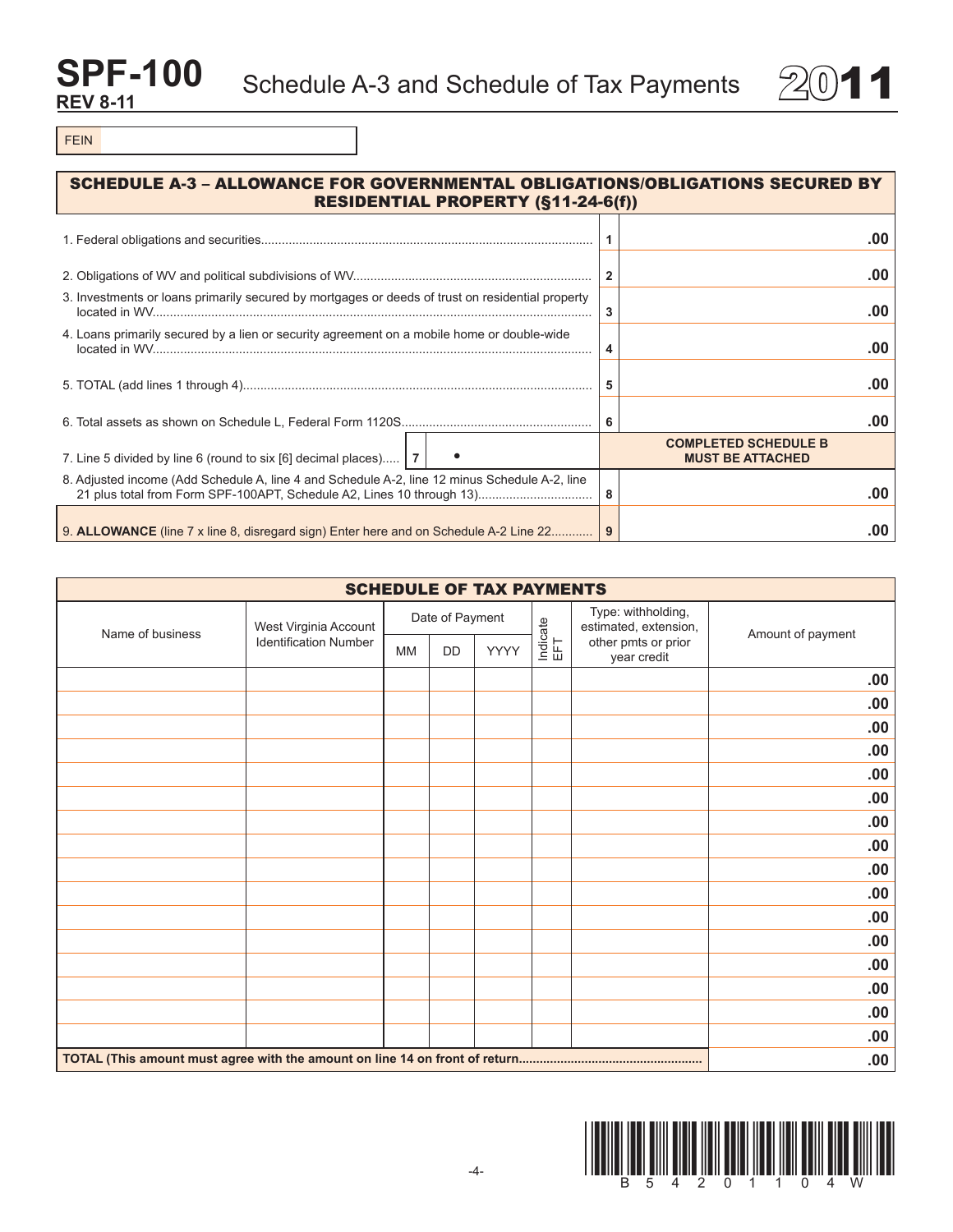| SCHEDULE       |  |  |  |  |  |
|----------------|--|--|--|--|--|
| в              |  |  |  |  |  |
| (FORM SPF-100) |  |  |  |  |  |



FEIN

Failure to complete and attach a Schedule B of Form SPF-100APT WILL RESULT IN 100% APPORTIONMENT TO WEST VIRGINIA.

| <b>CALCULATION OF WEST VIRGINIA TAXABLE CAPITAL (§11-23-3(b)(2))</b>                                          |                                                  |                                              |                                                        |     |  |  |
|---------------------------------------------------------------------------------------------------------------|--------------------------------------------------|----------------------------------------------|--------------------------------------------------------|-----|--|--|
|                                                                                                               | Column 1<br><b>Beginning Balance</b>             | Column <sub>2</sub><br><b>Ending Balance</b> | Column 3 - Average<br>$(Col. 1 + Col. 2)$ divided by 2 |     |  |  |
| 1. Dollar amount of common stock &                                                                            | .00                                              | .00                                          |                                                        | .00 |  |  |
|                                                                                                               | .00                                              | .00                                          |                                                        | .00 |  |  |
| 3. Retained earnings appropriated &                                                                           | .00                                              | .00                                          |                                                        | .00 |  |  |
| 4. Adjustments to shareholders equity                                                                         | .00                                              | .00                                          |                                                        | .00 |  |  |
| 5. Shareholders undistributed taxable                                                                         | .00                                              | .00                                          |                                                        | .00 |  |  |
| 6. Accumulated adjustments account                                                                            | .00                                              | .00                                          |                                                        | .00 |  |  |
|                                                                                                               | .00                                              | .00                                          |                                                        | .00 |  |  |
|                                                                                                               |                                                  |                                              |                                                        | .00 |  |  |
|                                                                                                               | .00                                              | .00                                          |                                                        | .00 |  |  |
| 10. Dollar amount of partner's capital                                                                        | .00                                              | .00                                          |                                                        | .00 |  |  |
|                                                                                                               |                                                  |                                              |                                                        | .00 |  |  |
| 12. Multiplier for allowance for certain obligations/investments (Schedule A-3,                               |                                                  |                                              |                                                        |     |  |  |
|                                                                                                               |                                                  | .00                                          |                                                        |     |  |  |
| 14. Adjusted capital (subtract line 13 from line 10 or 11). If taxable only in West Virginia check here   and |                                                  | .00                                          |                                                        |     |  |  |
| 15. Apportionment factor (Form SPF-100APT, Schedule B, line 8 or part 3,                                      | <b>COMPLETED FORM</b><br><b>MUST BE ATTACHED</b> |                                              |                                                        |     |  |  |
| 16. TAXABLE CAPITAL (line 14 multiplied by line 15). Enter here and on front of return, line 5                |                                                  | .00                                          |                                                        |     |  |  |

#### SUBSIDIARY CREDIT (§11-23-17(c)) Column 1 Account number and name of Subsidiary or Partnership Column 2 Recomputed Business Franchise Tax Liability Column 3 Percentage of Ownership Column 4 Allowable Credit (Column 2 x Column 3) FEIN NAME **.00 • .00** FIEN NAME **.00 • .00** FEIN NAME **.00 • .00** 17. **TOTAL** (Enter here an on Schedule TC, line 1). Attach additional sheets if needed................................... **.00**

| <b>TAX CREDIT FOR PUBLIC UTILITIES AND ELECTRIC POWER GENERATORS (§11-23-17(b))</b> |  |  |  |  |  |
|-------------------------------------------------------------------------------------|--|--|--|--|--|
|                                                                                     |  |  |  |  |  |
|                                                                                     |  |  |  |  |  |
|                                                                                     |  |  |  |  |  |
|                                                                                     |  |  |  |  |  |
|                                                                                     |  |  |  |  |  |

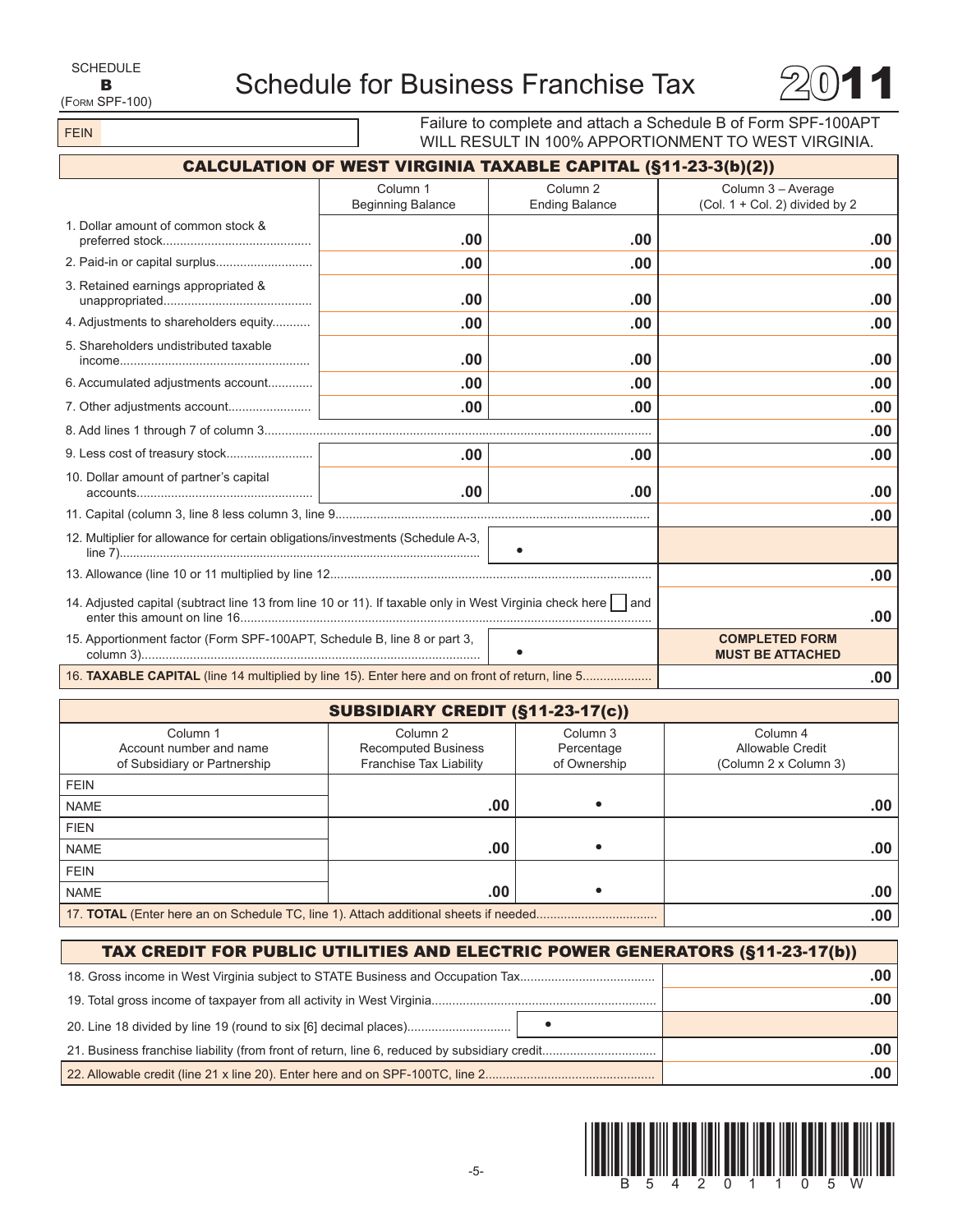# **SPF-100TC REV 8-11**

Summary of Business Franchise Tax 2011



NAME FEIN AND THE EXPLORER OF THE EXPLORER THAT IS A REPORT OF THE EXPLORER THAT IS A REPORT OF THE EXPLORER THAT IS A REPORT OF THE EXPLORER THAT IS A REPORT OF THE EXPLORER THAT IS A REPORT OF THE EXPLORER THAT IS A REPO

This form is used by businesses to summarize the tax credits that they claim against their business franchise tax liability. In addition to completing this summary form, each tax credit has a schedule or form that is used to determine the amount of the credit that can be claimed. Both this summary form and the appropriate credit calculation schedule(s) or form(s) must be attached to your return in order to claim a tax credit. *THE TOTAL AMOUNT OF CREDIT CANNOT EXCEED THE TAX LIABILITY.* **If you are claiming the Neighborhood Investment Program Credit you are no longer required to enclose the WV/NIPA-2 credit schedule with your return. You must maintain the schedule in your files.**

| <b>TAX CREDIT</b>                                                  | <b>SCHEDULE OR FORM</b>                    |              | <b>APPLICABLE CREDIT</b> |
|--------------------------------------------------------------------|--------------------------------------------|--------------|--------------------------|
|                                                                    | <b>SCHEDULE B</b>                          | 1            | .00                      |
| 2. Business and Occupation Tax Credit (§11-23-17(b))               | <b>SCHEDULE B</b>                          | $\mathbf{2}$ | .00                      |
| 3. Research and Development Projects Credit (§11-13D-3(f))         | SCHEDULE R & D*                            | 3            | .00                      |
| 4. High-Growth Business Investment Tax Credit (§11-13U-4)          | WV/HGBITC-1                                | 4            | .00                      |
| 5. Business Investment & Job Expansion Credit (§11-13C)            | WV/BCS-A & WV/BCS-1<br>OR WV/BCS-Small*,** | 5            | .00                      |
|                                                                    | EOTC-A & EOTC-1                            | 6            | .00                      |
| 7. Industrial Expansion/Revitalization Credit (§11-13D)            | SCHEDULE I*                                | 7            | .00                      |
| 8. Manufacturing Investment Tax Credit (§11-13S)                   | WV/MITC-1                                  | 8            | .00                      |
| 9. Residential Housing Development Projects Credit (§11-13D)       | SCHEDULE O                                 | 9            | .00                      |
|                                                                    | <b>SCHEDULE C</b>                          | 10           | .00                      |
| 11. West Virginia Neighborhood Investment Program Credit (§11-13J) | WV/NIPA-2                                  | 11           | .00                      |
| 12. Aerospace Industrial Facility Investment Credit (§11-13D-3f)   | WV/AIF-1*                                  | 12           | .00                      |
| 13. Strategic Research and Development tax Credit (§11-13R)        | WV/SRDTC-1                                 | 13           | .00                      |
|                                                                    | WV/ATTC-1                                  | 14           | .00                      |
| 15. Film Industry Investment Tax Credit (§11-13X)                  | <b>WV/FIIA-TCS</b>                         | 15           | .00                      |
|                                                                    | WV/FOGW-1                                  | 16           | .00                      |
| 17. Manufacturing Property Tax Adjustment Credit (§11-13Y)         | WV/MPTAC-1                                 | 17           | .00                      |
|                                                                    | WV/AFTC-1                                  | 18           | .00                      |
| 19. Commercial Patent Incentives Tax Credit (§11-13AA)             | WV/CPITC-1                                 | 19           | .00                      |
|                                                                    |                                            | 20           | .00                      |

\* No credit is available to any taxpayer for investment placed in service or use after December 31, 2002. Taxpayers who gained entitlement to tax credit prior to January 1, 2003, retain that entitlement and may apply the credit in due course pursuant to the requirements and limitations of the original credit entitlement period.

\*\* Transition rules may apply.

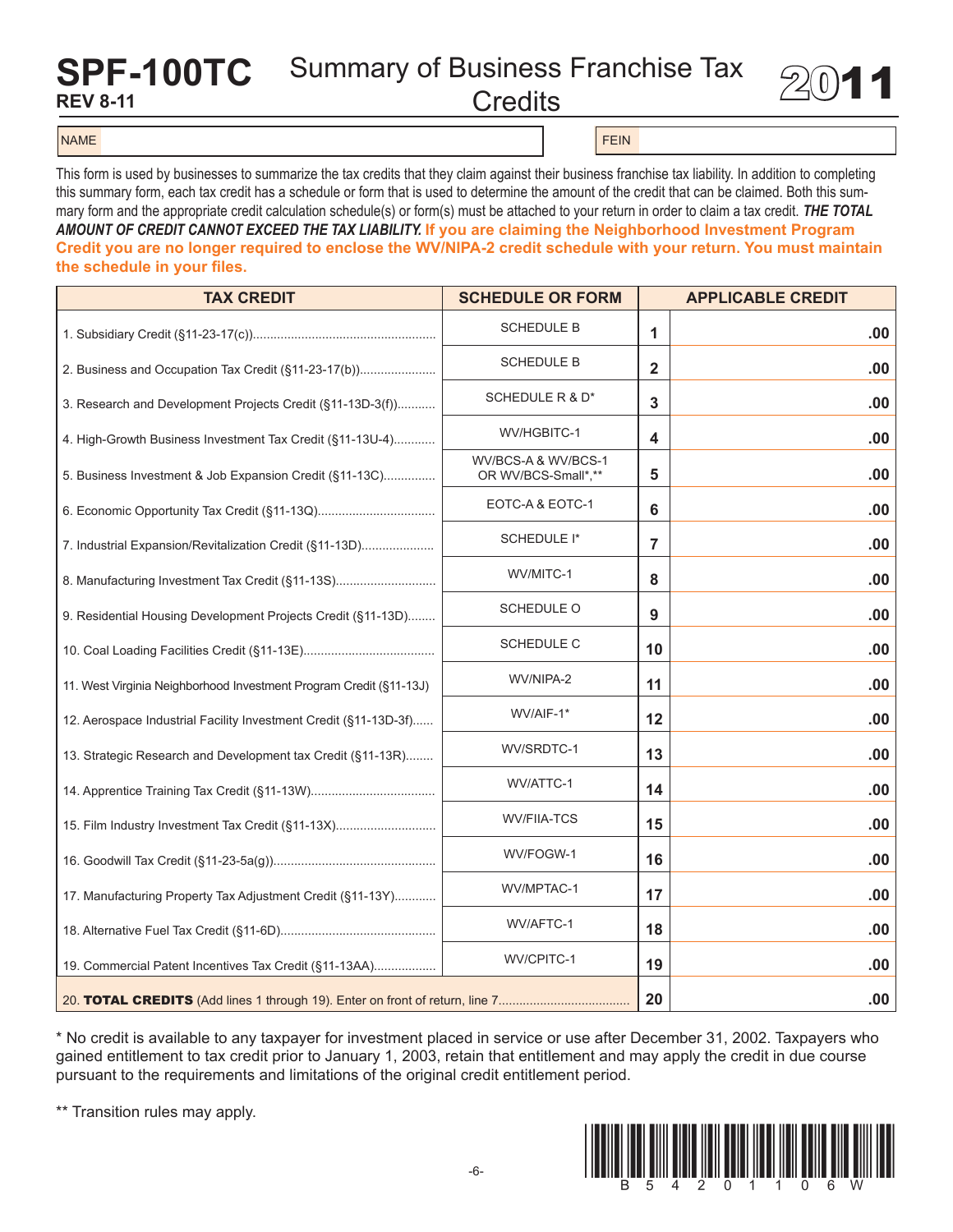**REV 8-11 SPF-100APT** 



FEIN

This form is used by corporations that are subject to tax in more than one state to allocate and apportion their income and/or capital to the State of West Virginia. Complete and attach to Form SPF-100. See instructions and information for Schedule A and Schedule B, Part 1, 2, & 3)

| <b>SCHEDULE A1 EVERYWHERE</b><br><b>ALLOCATION OF NONBUSINESS INCOME FOR MULTISTATE BUSINESSES (§11-24-7)</b> |                                 |                                                |                                          |  |  |  |
|---------------------------------------------------------------------------------------------------------------|---------------------------------|------------------------------------------------|------------------------------------------|--|--|--|
| Types of allocable income                                                                                     | Column 1<br><b>GROSS INCOME</b> | Column <sub>2</sub><br><b>RELATED EXPENSES</b> | Column <sub>3</sub><br><b>NET INCOME</b> |  |  |  |
|                                                                                                               | .00                             | .00                                            | .00                                      |  |  |  |
|                                                                                                               | .00                             | .00                                            | .00                                      |  |  |  |
| 3. Capital gains/losses                                                                                       | .00                             | .00                                            | .00                                      |  |  |  |
|                                                                                                               | .00                             | .00                                            | .00                                      |  |  |  |
|                                                                                                               | .00                             | .00                                            | .00                                      |  |  |  |
| 6. Patent/copyright royalties                                                                                 | .00                             | .00                                            | .00                                      |  |  |  |
| 7. Gain – sale of natural resources                                                                           | .00                             | .00                                            | .00                                      |  |  |  |

8. Nonbusiness income/loss – Sum of lines 1 through 7, column 3. Enter column 3 on SPF-100 Sch. A Line 7...... **.00**

| <b>SCHEDULE A2 WEST VIRGINIA</b><br><b>ALLOCATION OF NONBUSINESS INCOME FOR MULTISTATE BUSINESSES (§11-24-7)</b> |                                            |                                                |                                          |  |  |  |
|------------------------------------------------------------------------------------------------------------------|--------------------------------------------|------------------------------------------------|------------------------------------------|--|--|--|
| Types of allocable income                                                                                        | Column <sub>1</sub><br><b>GROSS INCOME</b> | Column <sub>2</sub><br><b>RELATED EXPENSES</b> | Column <sub>3</sub><br><b>NET INCOME</b> |  |  |  |
|                                                                                                                  | .00                                        | .00                                            | .00                                      |  |  |  |
|                                                                                                                  | .00                                        | .00                                            | .00                                      |  |  |  |
| 3. Capital gains/losses                                                                                          | .00                                        | .00                                            | .00                                      |  |  |  |
|                                                                                                                  | .00                                        | .00                                            | .00                                      |  |  |  |
|                                                                                                                  | .00                                        | .00                                            | .00                                      |  |  |  |
| 6. Patent/copyright royalties                                                                                    | .00                                        | .00                                            | .00                                      |  |  |  |
| 7. Gain – sale of natural resources<br>$(IRC Sec. 631 (a)(b))$                                                   | .00                                        | .00                                            | .00                                      |  |  |  |
| .00                                                                                                              |                                            |                                                |                                          |  |  |  |
| .00                                                                                                              |                                            |                                                |                                          |  |  |  |
|                                                                                                                  |                                            |                                                |                                          |  |  |  |
|                                                                                                                  |                                            |                                                |                                          |  |  |  |
| 12. Net nonbusiness income/loss allocated to West Virginia (sum of lines 8 through 11, column 3. Enter on<br>.00 |                                            |                                                |                                          |  |  |  |

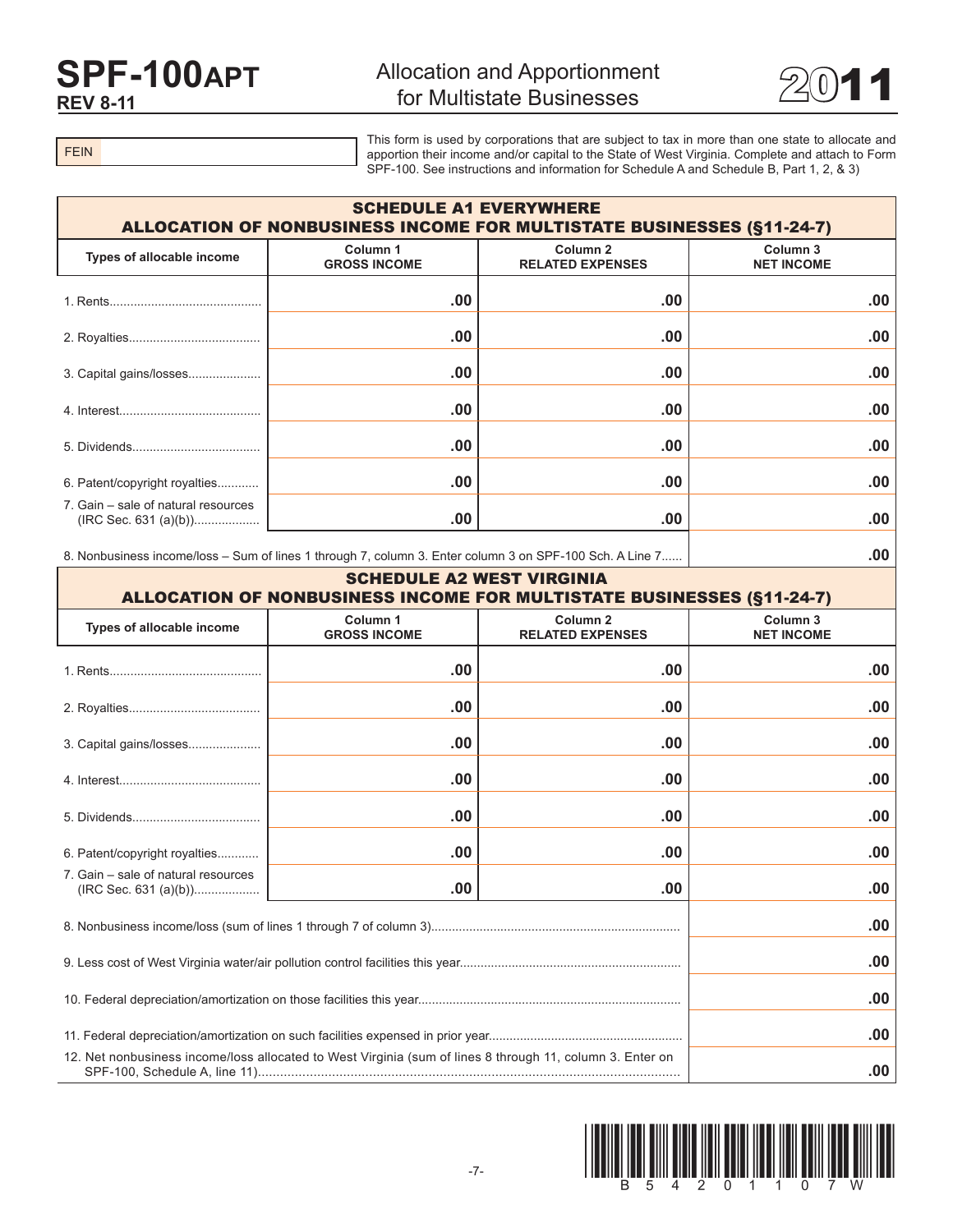#### FAILURE TO COMPLETE SCHEDULE B WILL RESULT IN 100% APPORTIONMENT TO WEST VIRGINIA

| <b>SCHEDULE B</b><br>APPORTIONMENT FACTORS FOR MULTISTATE BUSINESS/PARTNERSHIPS (§11-24-7, & 11-23-5)                                                                                                                             |                                                                                                                                                                       |                                   |                                                           |                                                           |  |  |
|-----------------------------------------------------------------------------------------------------------------------------------------------------------------------------------------------------------------------------------|-----------------------------------------------------------------------------------------------------------------------------------------------------------------------|-----------------------------------|-----------------------------------------------------------|-----------------------------------------------------------|--|--|
|                                                                                                                                                                                                                                   |                                                                                                                                                                       | <b>PART 1 - REGULAR FACTOR</b>    |                                                           |                                                           |  |  |
| LINES 1 & 2: Divide Column 1 by Column 2 and enter six (6) digit decimal in column 3.<br>LINE 5: Column 1 - Enter line 3. Column 2 - line 3 less line 4. Divide column 1 by column 2 and enter six (6) digit decimal in column 3. |                                                                                                                                                                       |                                   |                                                           |                                                           |  |  |
|                                                                                                                                                                                                                                   | Column <sub>1</sub><br><b>West Virginia</b>                                                                                                                           | Column <sub>2</sub><br>Everywhere |                                                           | Column <sub>3</sub><br><b>Decimal Fraction (6 digits)</b> |  |  |
|                                                                                                                                                                                                                                   | .00                                                                                                                                                                   |                                   | .00                                                       |                                                           |  |  |
| 2. Total Payroll                                                                                                                                                                                                                  | .00                                                                                                                                                                   |                                   | .00                                                       |                                                           |  |  |
|                                                                                                                                                                                                                                   | .00                                                                                                                                                                   |                                   | .00                                                       |                                                           |  |  |
| 4. Sales to purchasers in a state<br>where you are not taxable                                                                                                                                                                    |                                                                                                                                                                       |                                   | .00                                                       |                                                           |  |  |
| 5. Adjusted Sales                                                                                                                                                                                                                 | .00                                                                                                                                                                   |                                   | .00                                                       |                                                           |  |  |
| .00.<br>.00<br>6. Adjusted Sales (enter line 5 again)                                                                                                                                                                             |                                                                                                                                                                       |                                   |                                                           |                                                           |  |  |
|                                                                                                                                                                                                                                   |                                                                                                                                                                       |                                   |                                                           |                                                           |  |  |
| 8. APPORTIONMENT FACTOR – Line 7 divided by the number 4, reduced by the number of factors showing<br>zero in Column 2, lines 1, 2, 5, and 6. Enter six (6) digits after the decimal. Enter on SPF-100, Schedule A,<br>٠          |                                                                                                                                                                       |                                   |                                                           |                                                           |  |  |
| PART 2 - MOTOR CARRIER FACTOR (§11-24-7a)<br>VEHICLE MILEAGE - Use for Corporate Income Tax ONLY. Use Part 1 for Franchise Tax. Enter column 3 on Form SPF-100, Schedule A, line 9.                                               |                                                                                                                                                                       |                                   |                                                           |                                                           |  |  |
| Column 1<br>Column <sub>2</sub><br><b>West Virginia</b><br>Everywhere                                                                                                                                                             |                                                                                                                                                                       |                                   | Column <sub>3</sub><br><b>Decimal Fraction (6 digits)</b> |                                                           |  |  |
| ٠                                                                                                                                                                                                                                 |                                                                                                                                                                       |                                   |                                                           |                                                           |  |  |
|                                                                                                                                                                                                                                   | PART 3 - FINANCIAL ORGANIZATION FACTOR (§11-24-7b and 11-23-5a)<br>GROSS RECEIPTS - Enter Column 3 on SPF-100, Schedule A, Line 9 and on SPF-100 Schedule B, Line 15. |                                   |                                                           |                                                           |  |  |
| Column 1                                                                                                                                                                                                                          |                                                                                                                                                                       | Column <sub>2</sub>               |                                                           | Column <sub>3</sub>                                       |  |  |
| <b>West Virginia</b>                                                                                                                                                                                                              |                                                                                                                                                                       | Everywhere                        |                                                           | <b>Decimal Fraction (6 digits)</b>                        |  |  |
|                                                                                                                                                                                                                                   | .00                                                                                                                                                                   | .00                               | ٠                                                         |                                                           |  |  |

-8-



FEIN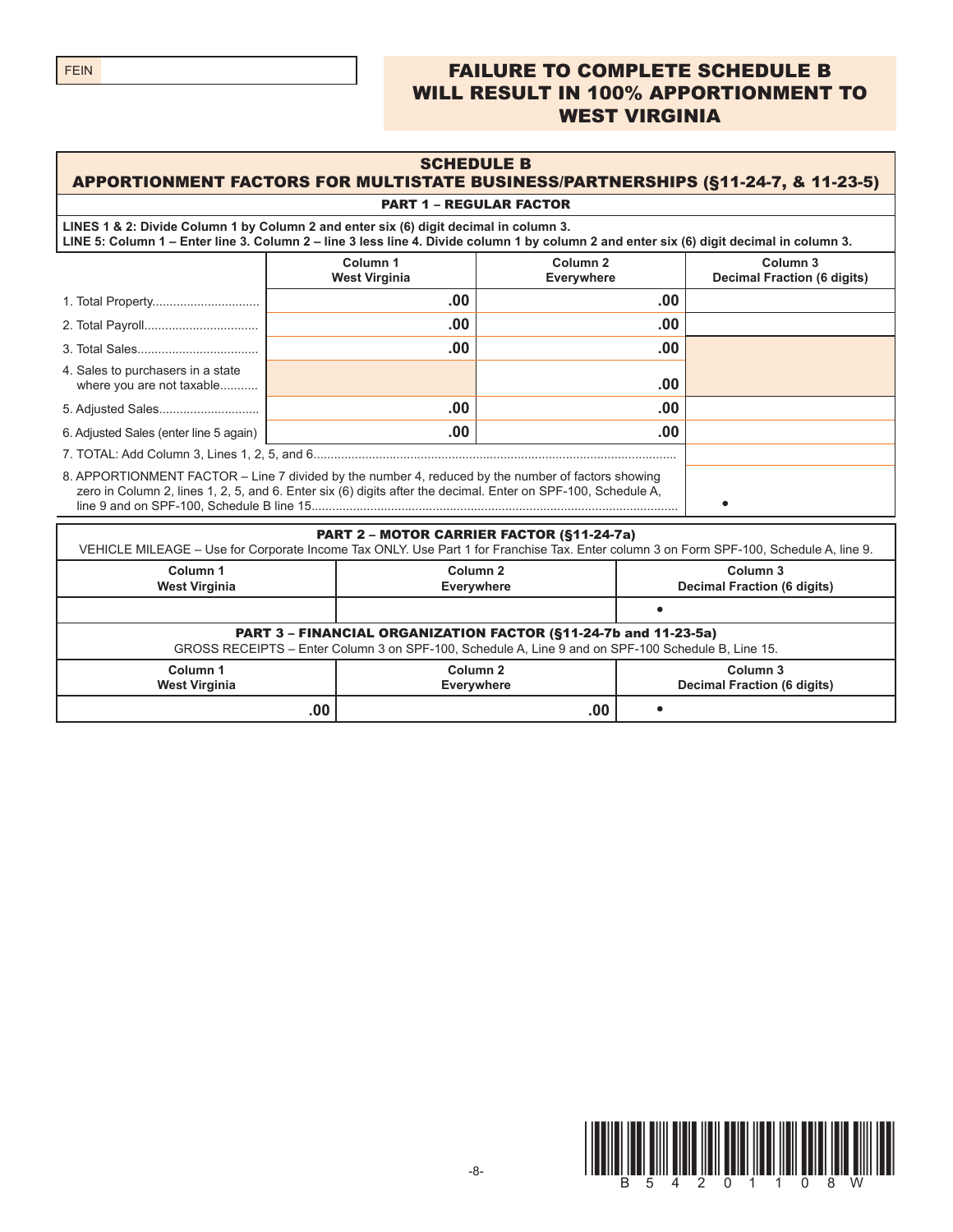

# West Virginia Withholding Tax Schedule<br>Pass-Through Entity 11



**Do NOT send NRW-2's, K-1's, and/or 1099's with your return. Enter WV withholding information below.**

|                         | <b>BUS NESS NAME</b><br><b>SHOWN ON FORM</b><br><b>SPF-100</b> | <b>FEIN</b>                      |                                                     |
|-------------------------|----------------------------------------------------------------|----------------------------------|-----------------------------------------------------|
|                         | A - Payer Information                                          | B - Taxpayer Information         | C - WV Tax Withheld                                 |
|                         |                                                                |                                  | .00                                                 |
|                         | Payer ID from 1099, K-1, and/or NRW-2                          | Name                             | WV WITHHOLDING                                      |
| 1                       | Payer Name                                                     | <b>FEIN</b>                      | Check the appropriate box<br>1099<br>$K-1$<br>NRW-2 |
|                         | Address                                                        | .00                              | Date tax year ending (MMYY)                         |
|                         | City, State, ZIP                                               | Income Subject to WV WITHHOLDING | <b>Enter WV withholding Only</b>                    |
|                         | A - Payer Information                                          | B - Taxpayer Information         | C - WV Tax Withheld                                 |
|                         |                                                                |                                  | .00                                                 |
|                         | Payer ID from 1099, K-1, and/or NRW-2                          | Name                             | WV WITHHOLDING                                      |
| $\overline{\mathbf{2}}$ | Payer Name                                                     |                                  | Check the appropriate box                           |
|                         |                                                                | <b>FEIN</b>                      | 1099<br>$K-1$<br>NRW-2                              |
|                         | Address                                                        | .00                              | Date tax year ending (MMYY)                         |
|                         | City, State, ZIP                                               | Income Subject to WV WITHHOLDING | <b>Enter WV withholding Only</b>                    |
|                         | A - Payer Information                                          | B - Taxpayer Information         | C - WV Tax Withheld                                 |
|                         |                                                                |                                  | .00                                                 |
|                         | Payer ID from 1099, K-1, and/or NRW-2                          | Name                             | WV WITHHOLDING                                      |
| 3                       | Payer Name                                                     | <b>FEIN</b>                      | Check the appropriate box                           |
|                         |                                                                |                                  | 1099<br>$K-1$<br>NRW-2                              |
|                         | Address                                                        | .00                              | Date tax year ending (MMYY)                         |
|                         |                                                                |                                  |                                                     |
|                         | City, State, ZIP                                               | Income Subject to WV WITHHOLDING | <b>Enter WV withholding Only</b>                    |
|                         | A - Payer Information                                          | B - Taxpayer Information         | C - WV Tax Withheld                                 |
|                         |                                                                |                                  | .00.                                                |
|                         | Payer ID from 1099, K-1, and/or NRW-2                          | Name                             | WV WITHHOLDING                                      |
| $\overline{\mathbf{4}}$ | Payer Name                                                     | <b>FEIN</b>                      | Check the appropriate box<br>1099<br>$K-1$<br>NRW-2 |
|                         | Address                                                        | .00                              | Date tax year ending (MMYY)                         |

Total WV tax withheld from column C above.................................................... **.00**

**If you have WV withholding on multiple pages, add the totals and enter the GRAND total on line 12, Form SPF-100.**

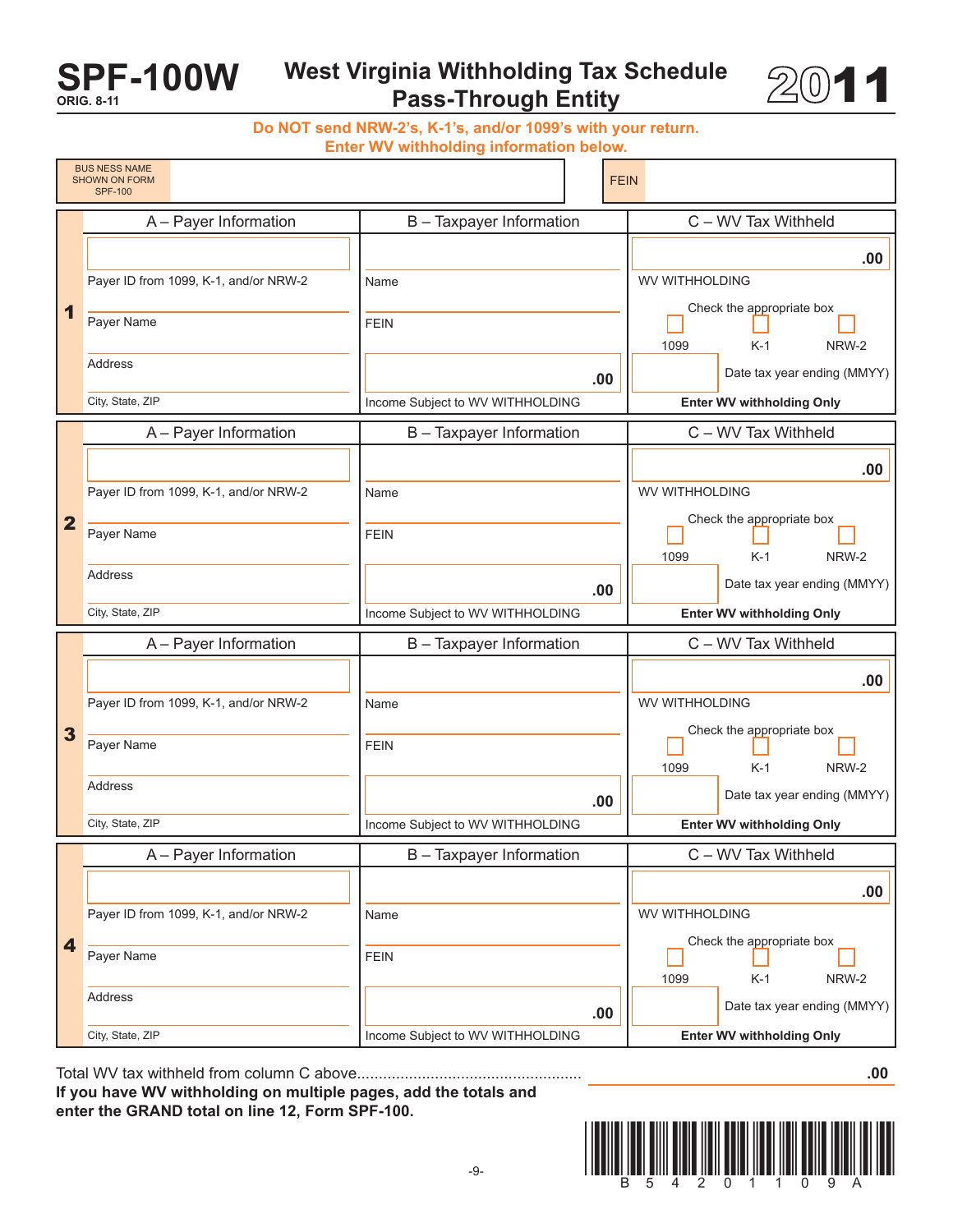#### **THIS PAGE HAS BEEN INTENTIONALLY LEFT BLANK**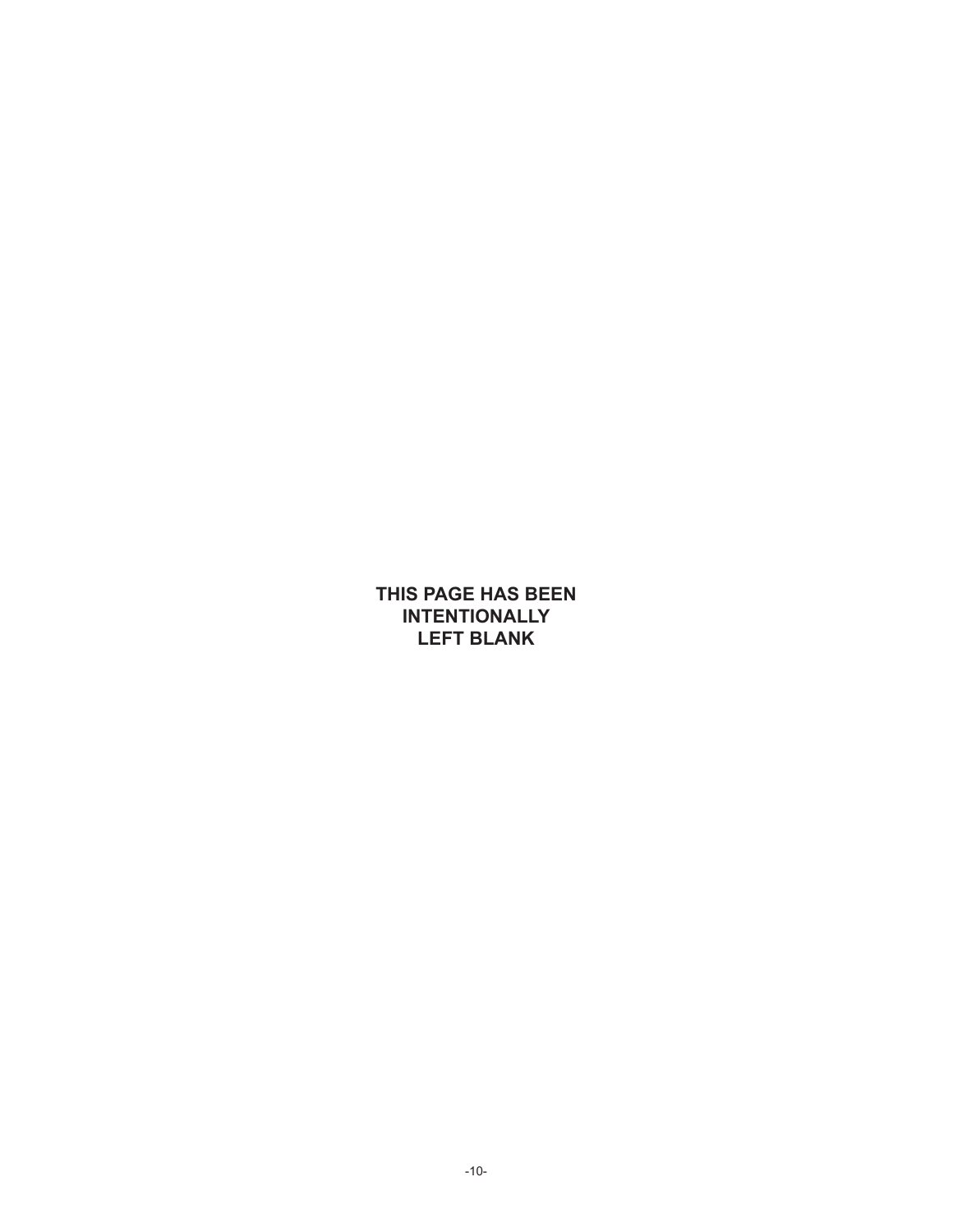SCHEDULE<br>SP<br>(F<sub>ORM</sub> SPF-100)

Shareholder/Partner Information and Nonresident Withholding  $20$ <sup>11</sup> Shareholder/Partner Information and Nonresident Withholding

|                          | $($ Forw SPF-100 $)$                                |                      |                                           |                         |                            |                          |                                   |                               |                                                                                                                    |             |
|--------------------------|-----------------------------------------------------|----------------------|-------------------------------------------|-------------------------|----------------------------|--------------------------|-----------------------------------|-------------------------------|--------------------------------------------------------------------------------------------------------------------|-------------|
|                          |                                                     |                      |                                           |                         |                            |                          |                                   |                               | SHAREHOLDERS/PARTNERS OWNERSHIP AND COMPUTATION OF WEST VIRGINIA NONRESIDENT SHAREHOLDERS/PARTNERS WITHHOLDING TAX |             |
|                          |                                                     |                      | PERCENT OF OWNERSHIP/<br>WV FILING METHOD |                         |                            | (F)<br>S CORPORATION/    |                                   | E                             | NAILING ADDRESS<br>MAILING ADDRESS                                                                                 |             |
|                          | (A)<br>SOCIAL SECURITY NUMBER<br>OR FEIN            | <b>RESIDENT</b><br>@ | COMPOSITE                                 | (D)<br>NON-<br>RESIDENT | $\stackrel{*}{\mathbf{E}}$ | PARTNERSHIP<br>WV INCOME | (G)<br>COLUMN D<br>TIMES COLUMN F | TAX WITHHELD<br>COL. G X 6.5% | CITY, STATE, AND ZIP CODE<br>INCLUDING                                                                             |             |
| $\overline{\phantom{0}}$ |                                                     | $\bullet$            | $\bullet$                                 | $\bullet$               |                            | OO.                      | 00.                               | OO.                           |                                                                                                                    |             |
| $\boldsymbol{\sim}$      |                                                     | $\bullet$            | $\bullet$                                 | $\bullet$               |                            | $\overline{0}$           | 00                                | 8.                            |                                                                                                                    |             |
| S                        |                                                     | $\bullet$            | $\bullet$                                 |                         |                            | $\overline{0}$           | $\overline{0}$                    | $\overline{0}$                |                                                                                                                    | <b>FEIN</b> |
| 4                        |                                                     | $\bullet$            | $\bullet$                                 |                         |                            | $00$ .                   | 00                                | $00$ .                        |                                                                                                                    |             |
| LO.                      |                                                     | $\bullet$            | $\bullet$                                 |                         |                            | OO.                      | 00                                | OO.                           |                                                                                                                    |             |
| ဖ                        |                                                     | $\bullet$            | $\bullet$                                 | ٠                       |                            | 00                       | $\overline{0}$                    | $\overline{0}$                |                                                                                                                    |             |
| N                        |                                                     | $\bullet$            | $\bullet$                                 |                         |                            | 00.                      | 00                                | 00                            |                                                                                                                    |             |
| $\infty$                 |                                                     | $\bullet$            | $\bullet$                                 | $\bullet$               |                            | OO.                      | $\overline{0}$                    | OO.                           |                                                                                                                    |             |
| ၈                        |                                                     | $\bullet$            | $\bullet$                                 |                         |                            | <b>S</b>                 | $\overline{0}$                    | 00                            |                                                                                                                    |             |
| $\tilde{=}$              |                                                     | $\bullet$            | $\bullet$                                 |                         |                            | OO.                      | 00                                | 00.                           |                                                                                                                    |             |
| $\overline{r}$           | <b>TOTALS</b>                                       | $\bullet$            | $\bullet$                                 | ٠                       |                            |                          | $\overline{0}$                    | OO.                           |                                                                                                                    |             |
|                          | * Column E - Check if WV/NRW-4 is attached or filed |                      |                                           |                         |                            |                          |                                   |                               |                                                                                                                    |             |

Transfer total of column H to line 4 of Form SPF-100 Transfer total of column G to line 3 of Form SPF-100 **Transfer total of column G to line 3 of Form SPF-100 Transfer total of column H to line 4 of Form SPF-100** 

►►

Transfer total of column C to line 1 of Form SPF-100 Transfer total of column D to line 2 of Form SPF-100 **Transfer total of column C to line 1 of Form SPF-100 Transfer total of column D to line 2 of Form SPF-100** 

►

►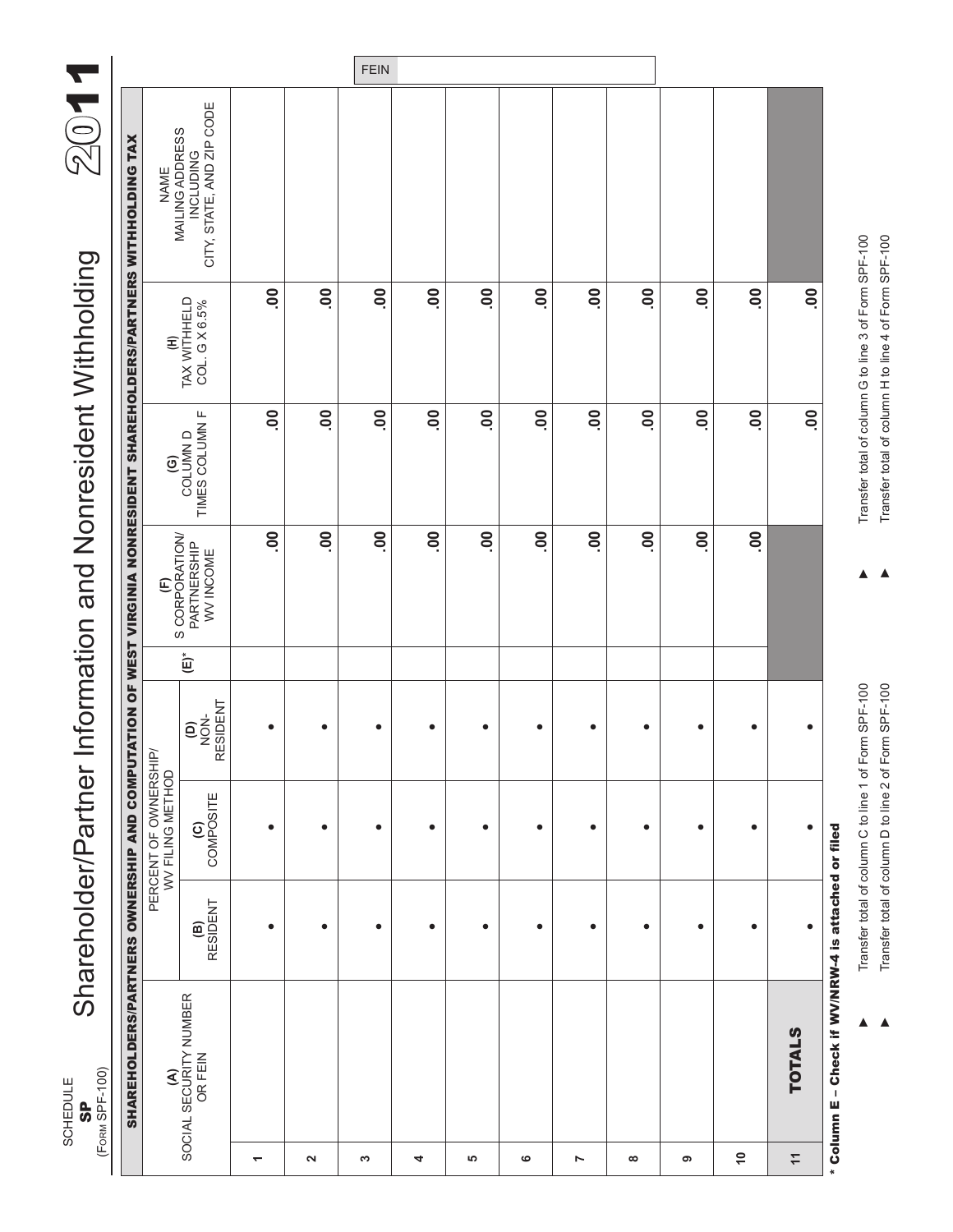#### **THIS PAGE HAS BEEN INTENTIONALLY LEFT BLANK**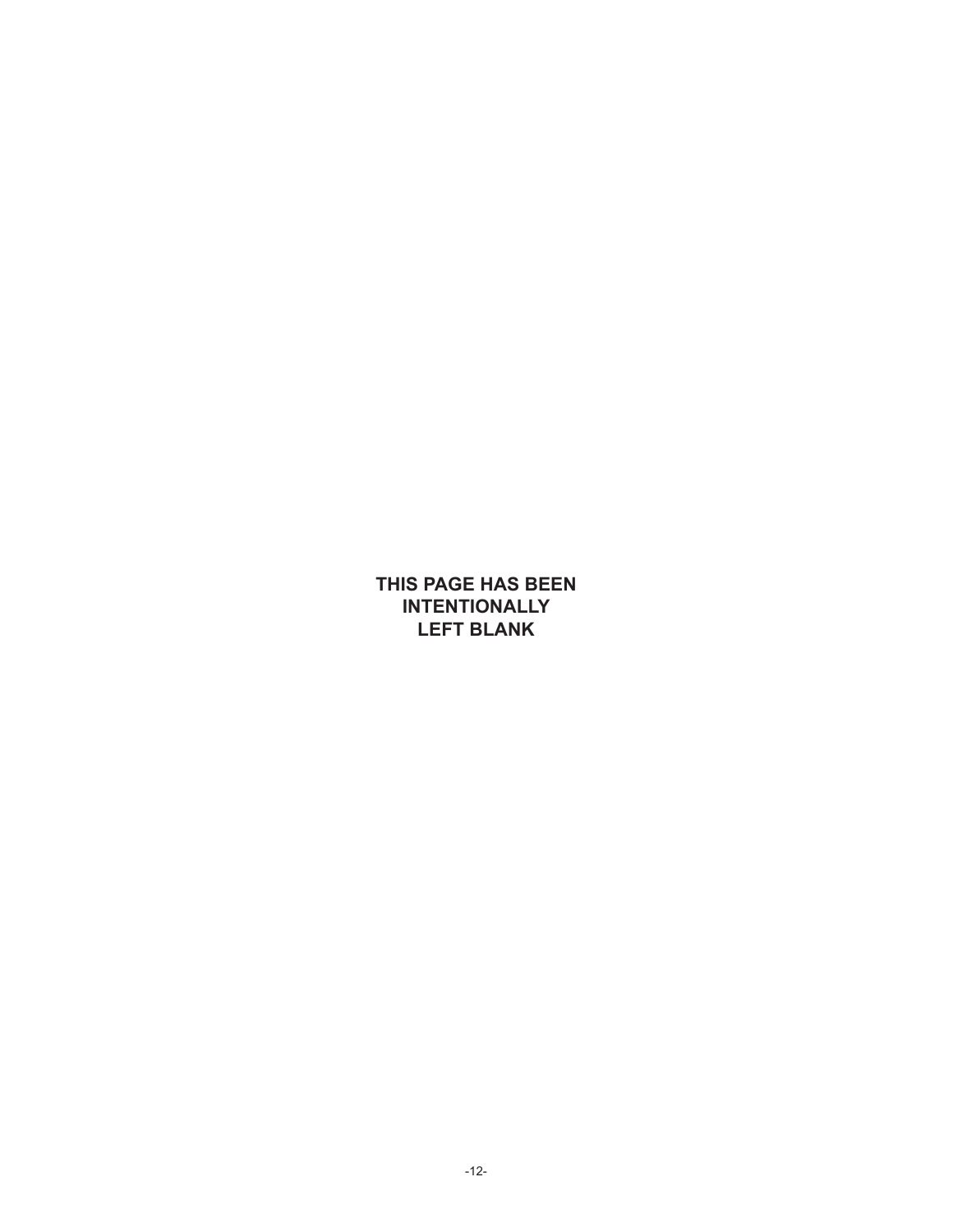# **SPF-100U** Underpayment of Estimated Business Franchise Tax  $\frac{2011}{1}$

| <b>NAME</b>                                                                                                   |                                                                                                                                                                                                                               |                                                                                                                                                                                  |                                            |                       |     | <b>FEIN</b>        |     |              |     |                    |      |
|---------------------------------------------------------------------------------------------------------------|-------------------------------------------------------------------------------------------------------------------------------------------------------------------------------------------------------------------------------|----------------------------------------------------------------------------------------------------------------------------------------------------------------------------------|--------------------------------------------|-----------------------|-----|--------------------|-----|--------------|-----|--------------------|------|
|                                                                                                               |                                                                                                                                                                                                                               |                                                                                                                                                                                  |                                            |                       |     |                    |     |              |     |                    |      |
|                                                                                                               |                                                                                                                                                                                                                               |                                                                                                                                                                                  | PART I: All filers must complete this part |                       |     |                    |     |              |     |                    |      |
|                                                                                                               |                                                                                                                                                                                                                               |                                                                                                                                                                                  |                                            |                       |     |                    |     | $\mathbf{1}$ |     |                    | .00  |
|                                                                                                               |                                                                                                                                                                                                                               | IF LINE 1 IS LESS THAN \$12,000, DO NOT COMPLETE THIS FORM! YOU ARE NOT SUBJECT TO THE PENALTY                                                                                   |                                            |                       |     |                    |     |              |     |                    |      |
|                                                                                                               |                                                                                                                                                                                                                               |                                                                                                                                                                                  |                                            | $\overline{2}$        |     |                    | .00 |              |     |                    |      |
| 3. Enter the franchise tax after credits from your 2010 return (see instructions)                             |                                                                                                                                                                                                                               |                                                                                                                                                                                  |                                            | 3                     |     |                    | .00 |              |     |                    |      |
|                                                                                                               |                                                                                                                                                                                                                               |                                                                                                                                                                                  |                                            |                       |     |                    |     | 4            |     |                    | .00  |
|                                                                                                               |                                                                                                                                                                                                                               | IF LINE 4 IS ZERO, DO NOT COMPLETE THIS FORM! YOU ARE NOT SUBJECT TO THE PENALTY<br>REFER TO THE INSTRUCTIONS TO DETERMINE YOUR OPTIONS FOR CALCULATING THE UNDERPAYMENT PENALTY |                                            |                       |     |                    |     |              |     |                    |      |
| 5. Determine your penalty by completing Part II, Part III, and Part IV below then enter your penalty here and |                                                                                                                                                                                                                               |                                                                                                                                                                                  |                                            |                       |     |                    |     | 5            |     |                    | .00  |
|                                                                                                               |                                                                                                                                                                                                                               |                                                                                                                                                                                  |                                            |                       |     |                    |     |              |     |                    |      |
|                                                                                                               | PART II: If you are using the ANNUALIZED INCOME WORKSHEET to compute your underpayment penalty, complete Part II Section 1.<br>ANNUALIZED INCOME INSTALLMENT (Multistate taxpayers use apportioned figures for lines 1 and 4) |                                                                                                                                                                                  |                                            |                       |     |                    |     |              |     |                    |      |
| Column B: 3 months<br>Column C: 6 months<br>Column D: 9 months                                                |                                                                                                                                                                                                                               |                                                                                                                                                                                  |                                            |                       |     |                    |     |              |     |                    |      |
| 1. Enter WV taxable capital for each period                                                                   |                                                                                                                                                                                                                               |                                                                                                                                                                                  | .00                                        |                       |     |                    | .00 |              |     |                    | .00  |
|                                                                                                               |                                                                                                                                                                                                                               | 4                                                                                                                                                                                |                                            |                       |     |                    |     |              |     | 1.3333             |      |
|                                                                                                               |                                                                                                                                                                                                                               |                                                                                                                                                                                  |                                            | $\overline{2}$<br>.00 |     | .00                |     |              |     | .00                |      |
|                                                                                                               |                                                                                                                                                                                                                               |                                                                                                                                                                                  |                                            |                       |     |                    |     |              |     |                    |      |
|                                                                                                               |                                                                                                                                                                                                                               | Column A: 3 months                                                                                                                                                               | Column B: 5 months                         |                       |     | Column C: 8 months |     |              |     | Column D: 9 months |      |
| 4. Enter the WV taxable capital for                                                                           |                                                                                                                                                                                                                               | .00                                                                                                                                                                              |                                            |                       | .00 |                    |     | .00          |     |                    | .00  |
| 5. Annualization amounts                                                                                      |                                                                                                                                                                                                                               | 4                                                                                                                                                                                |                                            | 2.4                   |     | 1.5                |     |              |     | 1.09091            |      |
| 6. Multiply line 4 by line 5                                                                                  |                                                                                                                                                                                                                               | .00                                                                                                                                                                              |                                            |                       | .00 |                    |     | .00          |     |                    | .00  |
|                                                                                                               |                                                                                                                                                                                                                               | For line 7 of column A, enter the amount from line 6 of column A.<br>In columns B, C, & D, enter the smaller of the amounts in each column from line 3 or line 6.                |                                            |                       |     |                    |     |              |     |                    |      |
| 7. Annualized taxable capital                                                                                 |                                                                                                                                                                                                                               | .00                                                                                                                                                                              |                                            |                       | .00 |                    |     | .00          |     |                    | .00  |
|                                                                                                               |                                                                                                                                                                                                                               | .0034                                                                                                                                                                            |                                            | .0034                 |     | .0034              |     |              |     | .0034              |      |
| 9. Annualized tax (multiply line 7                                                                            |                                                                                                                                                                                                                               | .00                                                                                                                                                                              |                                            |                       | .00 |                    |     | .00          |     |                    | .00  |
| 10. Tax credits. Enter credits from                                                                           |                                                                                                                                                                                                                               |                                                                                                                                                                                  |                                            |                       |     |                    |     |              |     |                    |      |
| line 7 of form SPF-100 in                                                                                     |                                                                                                                                                                                                                               |                                                                                                                                                                                  |                                            |                       |     |                    |     |              |     |                    |      |
| each column                                                                                                   |                                                                                                                                                                                                                               | .00                                                                                                                                                                              |                                            |                       | .00 |                    |     | .00          |     |                    | .00  |
| 11. Subtract line 10 from line 9. If<br>zero or less, enter 0                                                 |                                                                                                                                                                                                                               | .00                                                                                                                                                                              |                                            |                       | .00 |                    |     | .00          |     |                    | .00. |
| 12. Applicable percentage                                                                                     |                                                                                                                                                                                                                               | 0.225                                                                                                                                                                            |                                            | 0.45<br>0.675         |     |                    |     |              | 0.9 |                    |      |
| 13. Multiply line 11 by line 12                                                                               |                                                                                                                                                                                                                               | .00                                                                                                                                                                              |                                            |                       | .00 |                    |     | .00          |     |                    | .00  |
| COMPLETE LINES 14 THROUGH 20 FOR ONE COLUMN BEFORE GOING TO THE NEXT COLUMN                                   |                                                                                                                                                                                                                               |                                                                                                                                                                                  |                                            |                       |     |                    |     |              |     |                    |      |
|                                                                                                               |                                                                                                                                                                                                                               |                                                                                                                                                                                  | Column A                                   |                       |     | Column B           |     | Column C     |     | Column D           |      |
|                                                                                                               |                                                                                                                                                                                                                               |                                                                                                                                                                                  |                                            |                       |     | .00                |     |              | .00 |                    | .00  |
|                                                                                                               |                                                                                                                                                                                                                               |                                                                                                                                                                                  |                                            |                       | .00 | .00                |     |              | .00 |                    | .00  |
|                                                                                                               |                                                                                                                                                                                                                               |                                                                                                                                                                                  |                                            |                       | .00 | .00                |     |              | .00 |                    | .00  |
| 17. Enter the amount from line 19 of the previous column of this worksheet                                    |                                                                                                                                                                                                                               |                                                                                                                                                                                  |                                            |                       |     | .00                |     |              | .00 |                    | .00  |
|                                                                                                               |                                                                                                                                                                                                                               |                                                                                                                                                                                  |                                            |                       | .00 | .00                |     |              | .00 |                    | .00  |
|                                                                                                               |                                                                                                                                                                                                                               |                                                                                                                                                                                  |                                            |                       | .00 | .00                |     |              | .00 |                    |      |
| 20. Required Installment. Enter the smaller of line 15 or line 18                                             |                                                                                                                                                                                                                               |                                                                                                                                                                                  |                                            |                       | .00 | .00                |     |              | .00 |                    | .00  |

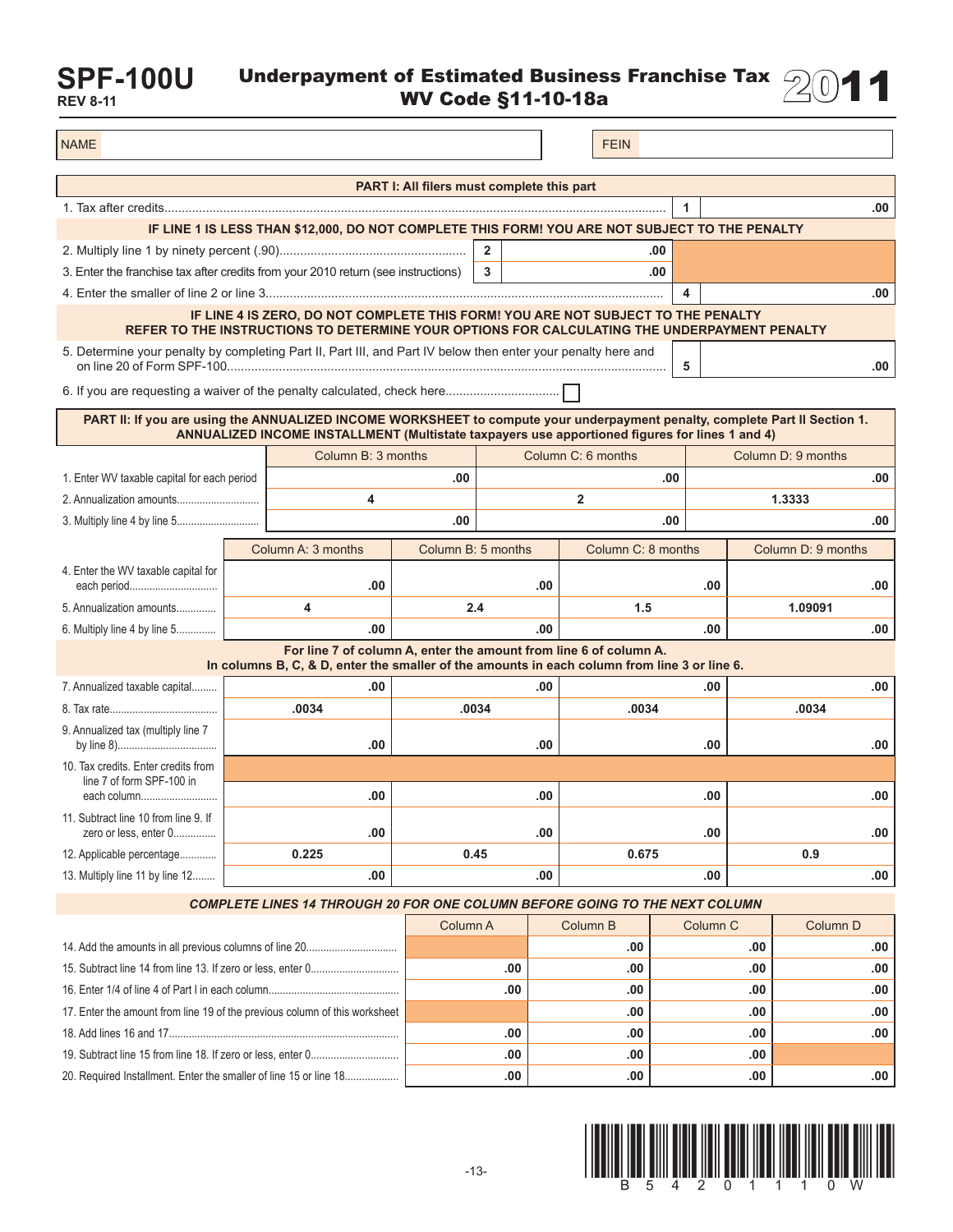NAME FEIN

| <b>PART III: Compute your underpayment</b>                                                                                                                                         |                             |                 |          |                 |  |  |
|------------------------------------------------------------------------------------------------------------------------------------------------------------------------------------|-----------------------------|-----------------|----------|-----------------|--|--|
|                                                                                                                                                                                    | <b>Column A</b>             | <b>Column B</b> | Column C | <b>Column D</b> |  |  |
| 1. Installment due dates. Enter in columns A through D the 15th<br>day of the 4th, 6th, 9th and 12th months of your tax year                                                       |                             |                 |          |                 |  |  |
| 2. If you are using the annualized method, enter the amounts<br>from Part II, Line 20; otherwise enter 1/4 of line 4 of Part I in                                                  | .00                         | .00             | .00      | .00             |  |  |
| 3. Estimated payments (see instructions). If line 3 is greater<br>than or equal to line 2 for all columns, stop here. You are not                                                  | .00                         | .00             | .00      | .00             |  |  |
| <b>COMPLETE LINES 4 THROUGH 10 FOR ONE COLUMN BEFORE GOING TO THE NEXT COLUMN</b>                                                                                                  |                             |                 |          |                 |  |  |
| 4. Enter the amount, if any, from line 10 of the previous column                                                                                                                   |                             | .00             | .00      | .00             |  |  |
|                                                                                                                                                                                    |                             | .00             | .00      | .00             |  |  |
|                                                                                                                                                                                    |                             | .00             | .00      | .00             |  |  |
| 7. In column A, enter the value from line 3. In columns B<br>through D, subtract line 6 from line 5. If zero or less, enter 0                                                      | .00                         | .00             | .00      | .00             |  |  |
| 8. If line 7 is zero, subtract line 5 from line 6, otherwise enter 0                                                                                                               |                             | .00             | .00      |                 |  |  |
| 9. UNDERPAYMENT: If line 2 is equal to or more than line 7,<br>subtract line 7 from line 2. Enter the result here and go to<br>line 4 of the next column. Otherwise, go to line 10 | .00                         | .00             | .00      | .00             |  |  |
| 10. OVERPAYMENT: If line 7 is more than line 2, subtract line 2<br>from line 7. Enter the result here and go to line 4 of the next                                                 | .00                         | .00             | .00      | .00             |  |  |
|                                                                                                                                                                                    | PART IV: Figure the penalty |                 |          |                 |  |  |
| 11. Enter the date of the installment payment or the unextended<br>due date of your annual return, whichever is earlier                                                            |                             |                 |          |                 |  |  |
| 12. Enter the number of days from the due date of the installment<br>on Part III, line 1 to the date shown on Part IV, line 11                                                     |                             |                 |          |                 |  |  |
| 13. Enter the number of days on line 12 before 7/1/2011                                                                                                                            |                             |                 |          |                 |  |  |
| 14. Enter the number of days on line 12 after 6/30/2011 and                                                                                                                        |                             |                 |          |                 |  |  |
| 15. Enter the number of days on line 12 after 12/31/2011 and                                                                                                                       |                             |                 |          |                 |  |  |
| 16. Enter the number of days on line 12 after 6/30/2012 and                                                                                                                        |                             |                 |          |                 |  |  |
| 17. Underpayment on Part III, Line 9 x (number of days on                                                                                                                          | .00                         | .00             | .00      | .00             |  |  |
| 18. Underpayment on Part III, Line 9 x (number of days on                                                                                                                          | .00                         | .00             | .00      | .00             |  |  |
| 19. Underpayment on Part III, Line 9 x (number of days on                                                                                                                          | .00                         | .00             | .00      | .00             |  |  |
| 20. Underpayment on Part III, Line 9 x (number of days on                                                                                                                          | .00                         | .00             | .00      | .00             |  |  |
|                                                                                                                                                                                    | .00                         | .00             | .00      | .00             |  |  |
| 22. PENALTY DUE (add Columns A - D of line 21. Enter here and on line 5 of Part I and on line 20 of Form SPF-100                                                                   |                             |                 |          | .00             |  |  |

### \*See instructions to determine rates in effect for these periods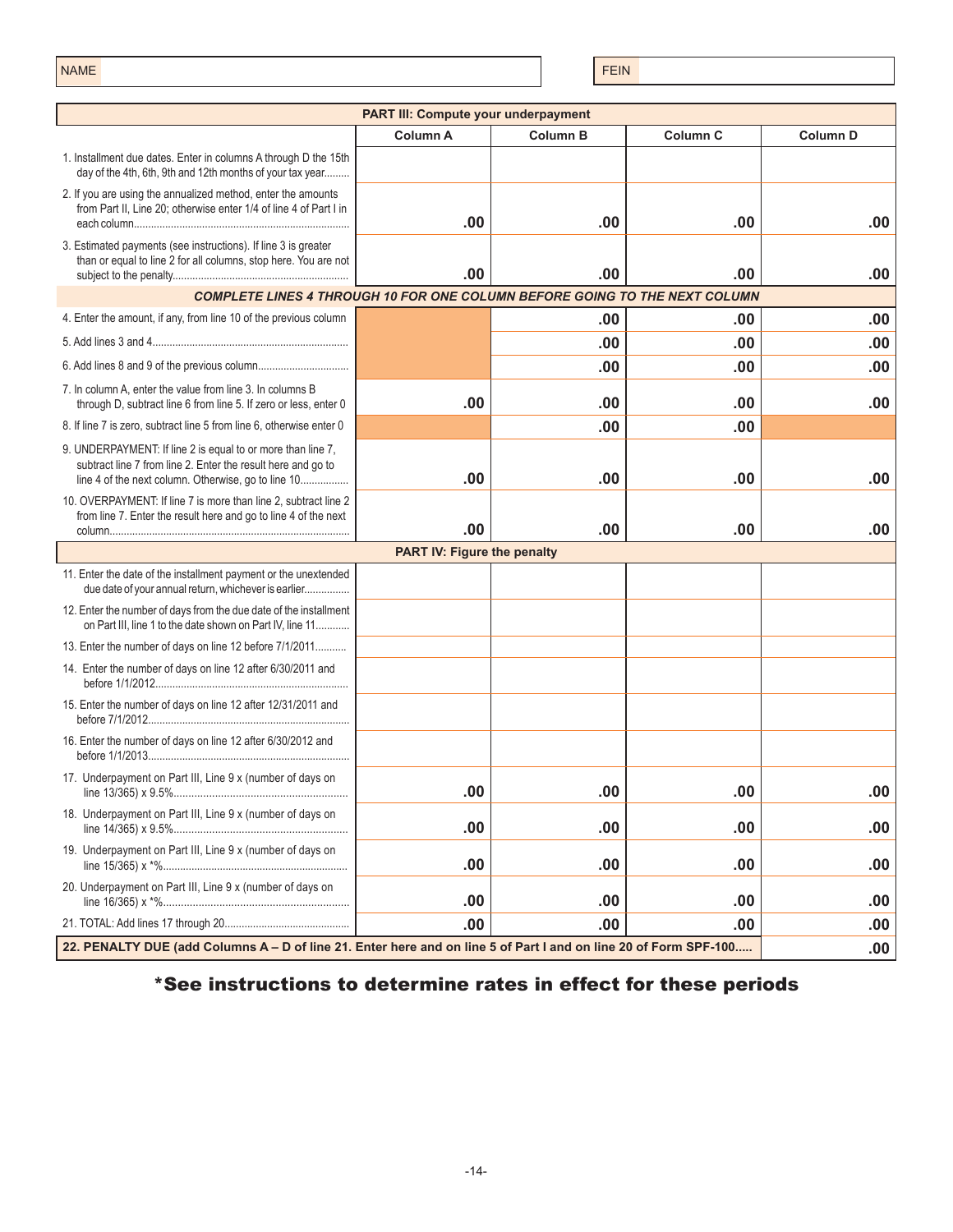# **SPF-100T SPF-100 I**  $_{\text{w}}$  Extension of Time to File Information Returns  $2011$



| <b>FEIN</b>      |    |    | <b>See instructions</b><br>on reverse side. |               | <b>EXTENDED DUE DATE</b> |    |             |  |
|------------------|----|----|---------------------------------------------|---------------|--------------------------|----|-------------|--|
| <b>TAX YEAR</b>  |    |    |                                             |               |                          |    |             |  |
| <b>BEGINNING</b> |    |    |                                             | <b>ENDING</b> |                          |    |             |  |
|                  | MМ | DD | <b>YYYY</b>                                 |               | MМ                       | DD | <b>YYYY</b> |  |

| <b>BUSINESS NAME AND ADDRESS</b>                                                   |   | <b>TYPE OF ORGANIZATION:</b><br>(CHECK ONLY ONE) |
|------------------------------------------------------------------------------------|---|--------------------------------------------------|
|                                                                                    |   | $\Box$ Partnership Filing Form SPF-100           |
|                                                                                    |   | $\Box$ S Corporation Filing Form SPF-100         |
| 1. Nonresident withholding tax due (do not include nonresident composite payments) |   | .00                                              |
|                                                                                    | n | .00                                              |
|                                                                                    | ຳ | .00                                              |
| <b>SIGNATURE REQUIRED</b>                                                          |   |                                                  |

Under penalties of perjury, I declare that I have examined this return (including accompanying schedules and statements) and to the best of my knowledge and belief it is true and complete.

Signature of taxpayer and the state of the Date of taxpayer and the Date of taxpayer and the Date of the Date of the Date of the Date of the Date of the Date of the Date of the Date of the Date of the Date of the Date of t

#### MAKE CHECK PAYABLE AND MAIL TO: WEST VIRGINIA STATE TAX DEPARTMENT TAX ACCOUNT ADMINISTRATION DIVISION PO BOX 11751 CHARLESTON, WV 25339-1751

FOR ASSISTANCE CALL (304) 558-3333 TOLL FREE WITHIN WV 1-800-982-8297 For more information visit our website at www.wvtax.gov

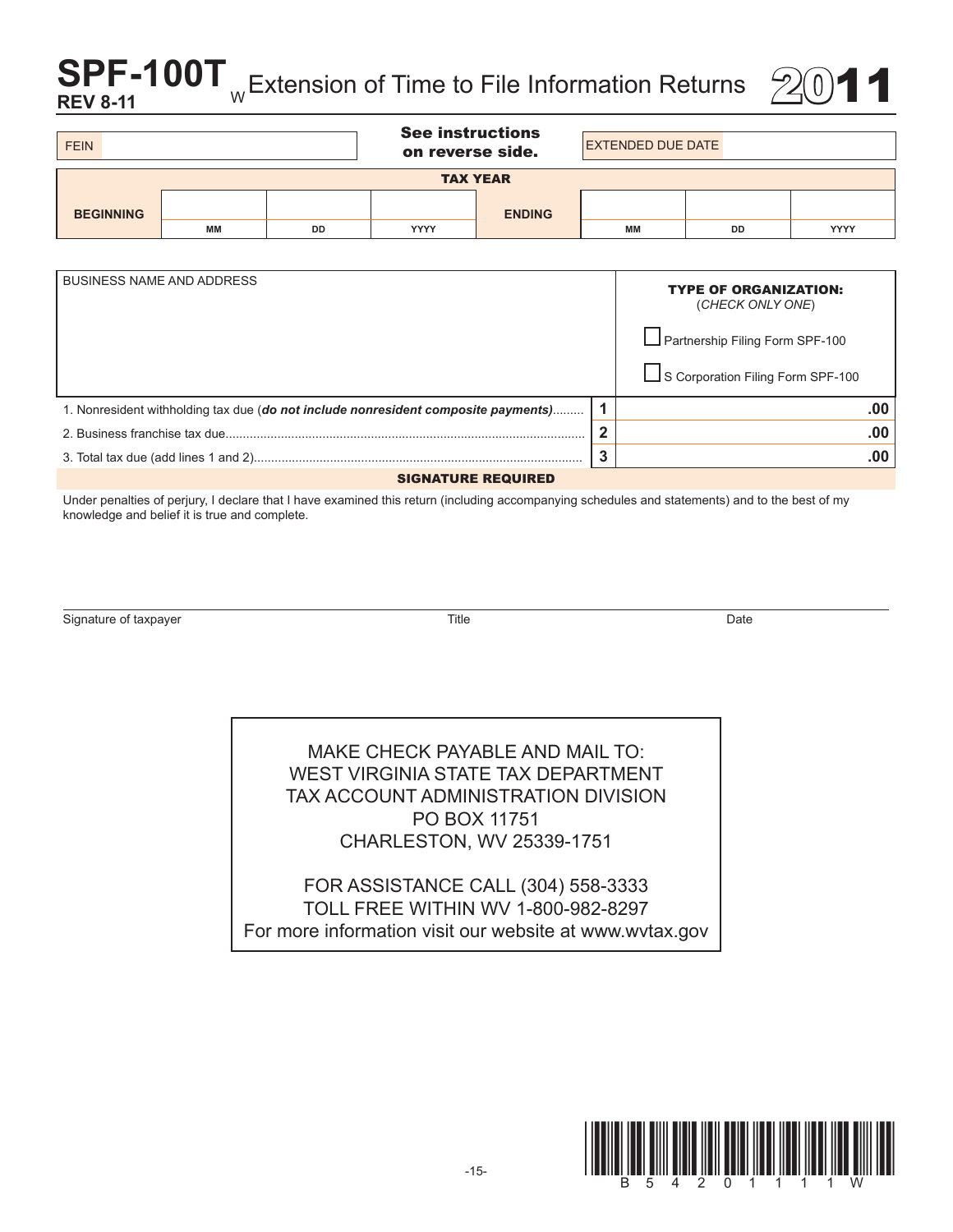#### EXTENSION OF TIME TO FILE BUSINESS FRANCHISE TAX AND INFORMATION RETURNS

**NOTE:** This form is to be used for requesting an extension of time to file the S Corporation, Partnership and/or Business Franchise Tax Return and for making tentative payments for the pass through entities and the nonresident withholding tax. This form is not a substitute for filing annual tax returns.

**WHO MAY FILE:** Any S corporation or partnership needing an extension of time to file the West Virginia Income/Business Franchise Tax Return (Form SPF-100) and expecting to owe tax must file Form SPF-100T. Any taxpayer granted an extension of time to file a federal return is granted the same extension of time to file their West Virginia return. *An extension of time for filing does not extend the time for payment*. To avoid interest and additions to tax for late payment, use this return to make a tentative payment pending the filing of your annual return.

**PAYMENT OF NONRESIDENT WITHHOLDING TAX:** West Virginia tax law (Code §11-21-71a) requires S corporations and partnerships to withhold income tax on distributions of West Virginia source income (whether actual or deemed distributions) to nonresident shareholders and partners. The withholding tax rate is 6.5%.

The nonresident withholding tax is due and payable with this request. You must remit by the unextended due date 90% of the nonresident withholding tax due for the taxable year or 100% of the tax paid for the prior taxable year, if the prior tax year was a full 12 months and tax was paid. If the balance due on your annual return is paid by the last day of your extension and the amount due is 10% or less of the tax due for the taxable year, no additions to tax will be imposed on the balance remitted. Overpayments may be refunded or credited to next year's withholding.

**WHEN TO FILE:** An S corporation's annual West Virginia Income/Business Franchise Tax return is due on or before the fifteenth day of the third month following the close of the taxable year. A partnership's annual West Virginia Income/Business Franchise Tax return is due on or before the fifteenth day of the fourth month following the close of the taxable year.

**CLAIMING OF TENTATIVE PAYMENT:** A tentative payment made by filing form SPF-100T must be claimed on line 11 of your West Virginia Income/Business Franchise Tax return (Form SPF-100).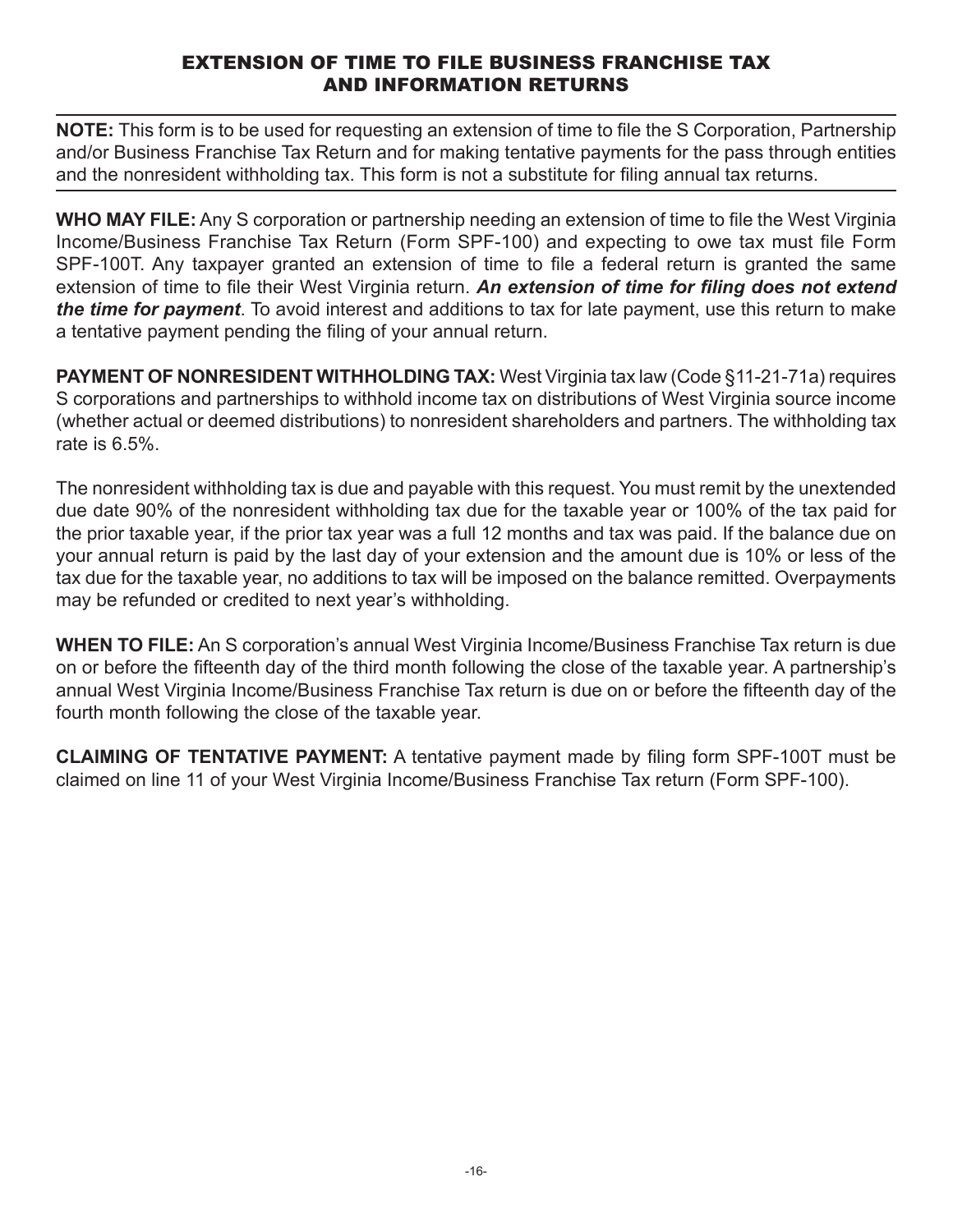

### **Statement of West Virginia Income Tax Withheld for Nonresident Individual or Organization**

#### Read Instructions on Reverse Side

| <b>ORGANIZATION NAME AND MAILING ADDRESS</b> |                                      |                                                                                                                                        | <b>NONRESIDENT'S NAME AND MAILING ADDRESS</b> |  |  |  |
|----------------------------------------------|--------------------------------------|----------------------------------------------------------------------------------------------------------------------------------------|-----------------------------------------------|--|--|--|
| Name (please type or print)                  |                                      | Name (please type or print)                                                                                                            |                                               |  |  |  |
| Street or Post Office Box                    |                                      | Street or Post Office Box                                                                                                              |                                               |  |  |  |
| City/Town                                    | <b>State</b><br>Zip Code             | City/Town                                                                                                                              | <b>State</b><br>Zip Code                      |  |  |  |
| West Virginia Identification Number          | <b>Federal Identification Number</b> | Social Security Number                                                                                                                 | West Virginia Identification Number           |  |  |  |
| Check One:<br>S Corporation<br>Trust         | Partnership                          | 1. Income subject to withholding<br>for nonresident as reported on<br>organization's S Corporation,<br>Partnership or Fiduciary Return | \$                                            |  |  |  |
| Estate                                       | <b>Limited Liability Company</b>     | 2. Amount of West Virginia income<br>tax withheld and refunded (see                                                                    | \$                                            |  |  |  |
|                                              |                                      | <b>Taxable Year of Organization</b>                                                                                                    |                                               |  |  |  |
| Beginning                                    |                                      | Ending                                                                                                                                 |                                               |  |  |  |
| <b>MM</b><br>DD                              | <b>YYYY</b>                          | <b>MM</b>                                                                                                                              | YYYY<br>DD                                    |  |  |  |

**TO BE FILED IN THE ABSENCE OF FORM WV/NRW-4, WEST VIRGINIA NONRESIDENT INCOME TAX AGREEMENT**

# **Statement of West Virginia Income Tax Withheld for Nonresident Individual or Organization**

**REV 8-11**

**NRW-2**

#### Read Instructions on Reverse Side

| <b>ORGANIZATION NAME AND MAILING ADDRESS</b> |                                      |                                                                                                                                        | <b>NONRESIDENT'S NAME AND MAILING ADDRESS</b> |  |  |  |
|----------------------------------------------|--------------------------------------|----------------------------------------------------------------------------------------------------------------------------------------|-----------------------------------------------|--|--|--|
| Name (please type or print)                  |                                      | Name (please type or print)                                                                                                            |                                               |  |  |  |
| Street or Post Office Box                    |                                      | Street or Post Office Box                                                                                                              |                                               |  |  |  |
| City/Town                                    | <b>State</b><br>Zip Code             | City/Town                                                                                                                              | <b>State</b><br>Zip Code                      |  |  |  |
| West Virginia Identification Number          | <b>Federal Identification Number</b> | Social Security Number                                                                                                                 | West Virginia Identification Number           |  |  |  |
| Check One:<br>S Corporation<br>Trust         | Partnership                          | 1. Income subject to withholding<br>for nonresident as reported on<br>organization's S corporation,<br>Partnership or Fiduciary Return | \$                                            |  |  |  |
| Estate                                       | <b>Limited Liability Company</b>     | 2. Amount of West Virginia income<br>tax withheld and refunded (see                                                                    | \$                                            |  |  |  |
|                                              |                                      | <b>Taxable Year of Organization</b>                                                                                                    |                                               |  |  |  |
| Beginning                                    |                                      | Ending                                                                                                                                 |                                               |  |  |  |
| <b>MM</b><br>DD                              | <b>YYYY</b>                          | <b>MM</b>                                                                                                                              | <b>YYYY</b><br><b>DD</b>                      |  |  |  |
|                                              |                                      | TO BE FILED IN THE ABSENCE OF FORM WV/NRW-4, WEST VIRGINIA NONRESIDENT INCOME TAX AGREEMENT                                            |                                               |  |  |  |